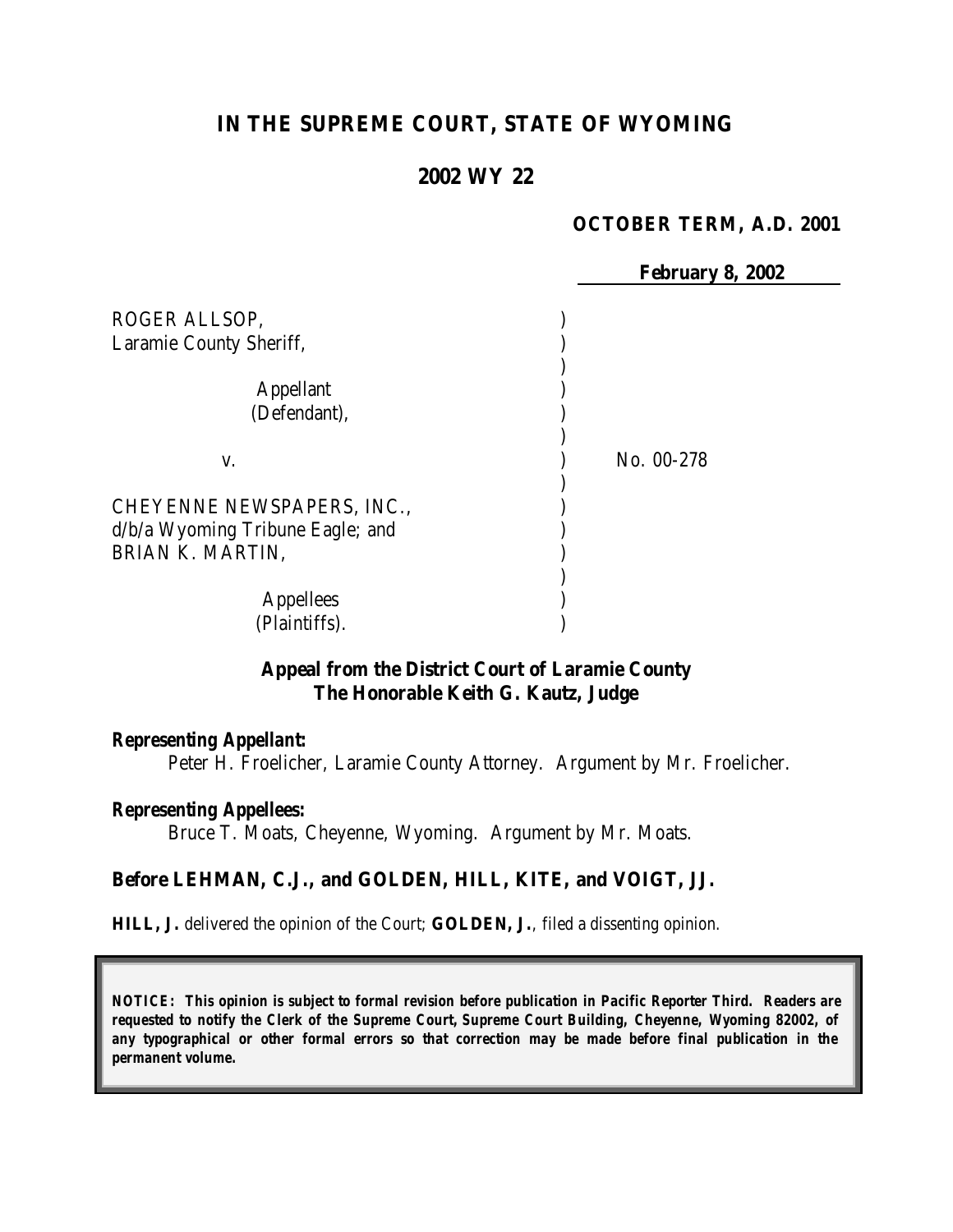## **HILL, Justice.**

[¶1] Laramie County Sheriff Roger Allsop (Allsop) seeks review of an order of the district court that required him to disclose, to the public and press, portions of a report reviewing and evaluating the Laramie County Detention Center's (LCDC)<sup>1</sup> inmate suicide prevention protocols. On the advice of counsel, Allsop refused to provide a copy of the report to Appellee, Cheyenne Newspapers, Inc. (Newspaper), and Newspaper filed a complaint seeking access to the report on the basis that it is a public record. The report is referred to as the "Cox Report" and is so named after its author.

[¶2] We will affirm the district court's order.

## **ISSUES**

[¶3] Allsop raises these issues:

I. Did the district court err when it denied Sheriff Allsop's motion to dismiss Appellees' claim for release of part of the Cox Report?

II. Did the district court err when it ordered Sheriff Allsop to release all but a small portion of the Cox Report to Appellees?

The Newspaper rephrases those queries:

I. Was the district court correct in finding that Wyoming law does not require that an entire report be withheld from public scrutiny if the disclosure of only a portion of information would be contrary to the public interest[?]

II. Was the district court correct in finding that the vast majority of the Cox report did not involve jail security procedures and only a small portion of [the] report fit within the statutory exemption to public disclosure codified at W.S. §  $16-4-203(b)(i)[?]$ 

In his reply brief, Allsop poses these additional questions:

 <sup>1</sup> LCDC is also referred to as the Laramie County Jail in some quoted material.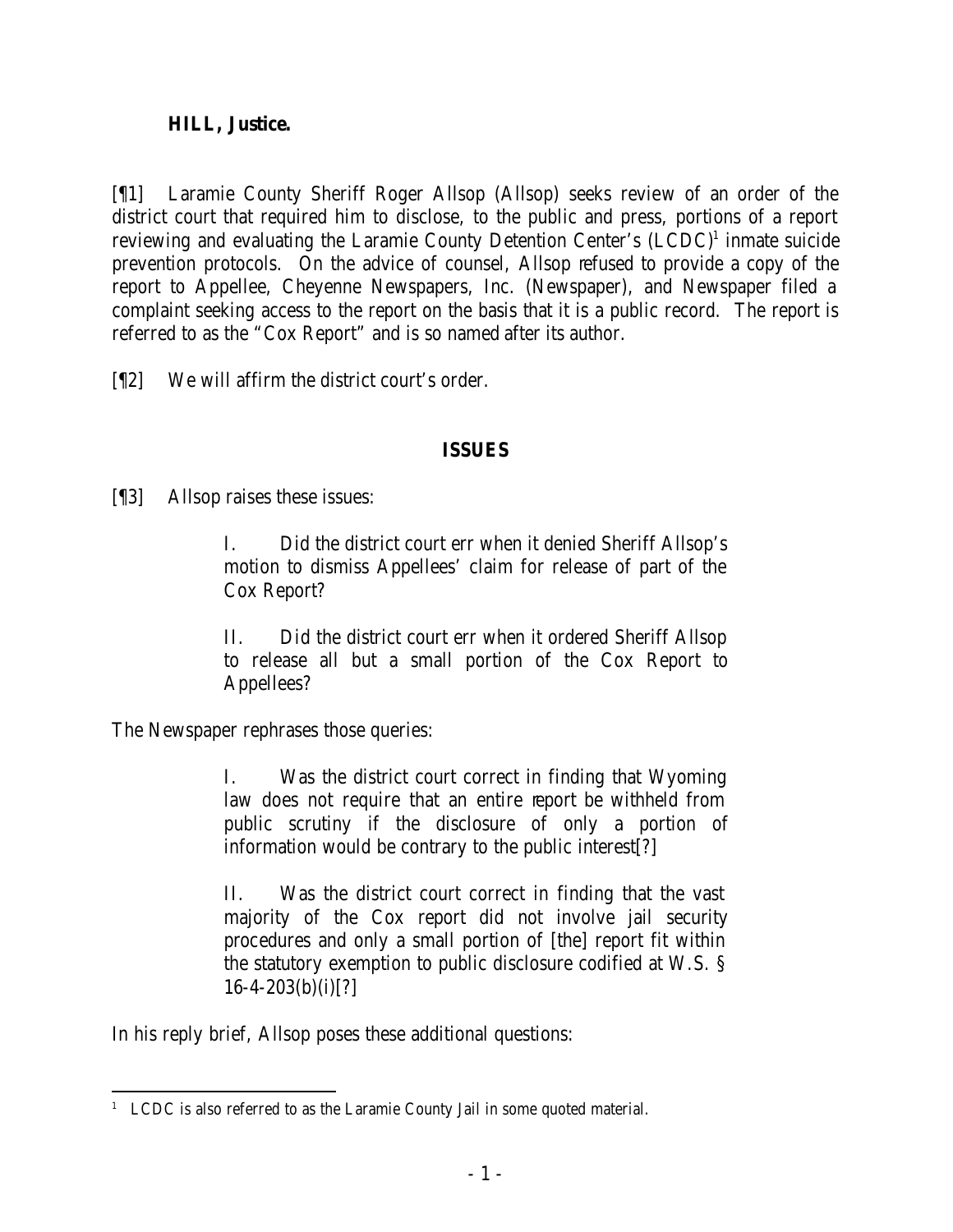I. Does the language – "or any portion thereof" – in Wyoming Statute § 16-4-203(a) apply to the law enforcement records exception in Wyoming Statute § 16-4-203(b)(i)?

II. May Appellees, despite having admitted that the Cox report satisfies the first prong of the law enforcement exception in district court, now assert that the Cox report does not satisfy the first prong of the law enforcement exception?

III. Do any of Appellees' arguments concerning the district court's unsupported findings in his decision letter have any merit?

## **FACTS**

[¶4] Allsop became Laramie County Sheriff on January 4, 1999. Beginning in January of 1998, LCDC experienced a significant increase in attempted inmate suicides. In the spring of 1999, two inmates succeeded in committing suicide inside LCDC. Allsop sought assistance from the National Institute of Corrections to assess LCDC's suicide protocols, with a goal of preventing inmate suicides and suicide attempts. The National Institute of Corrections provided Allsop with the expertise of Judith F. Cox for that purpose. Cox came to Cheyenne and reviewed the above-described inmate suicide events, LCDC itself, and interviewed those persons principally charged with the responsibility for inmate wellbeing. Allsop received a report of Cox's conclusions in the autumn of 1999.

[ $[$ [5] On October 5<sup>th</sup> and 18<sup>th</sup>, 1999, Newspaper asked Allsop for a copy of the report, and Allsop denied those requests. On November 5, 1999, Newspaper filed an action which resulted in this appeal. In the course of the proceedings below, the district court indicated that the Cox Report "potentially fits within [the] exemption" for law enforcement investigatory material but did not conclude that the Cox Report was an investigatory record. In addition, the district court stated that it was ". . . not prohibited from ordering partial disclosure of an investigatory record. Rather, redaction of portions where disclosure would harm the public interest is a legitimate method of both protecting the public interest and recognizing the law's emphasis on public disclosure." Based upon that reasoning, the district court denied Allsop's motion to dismiss the complaint. That motion was premised on the theory that the statute is an "all or nothing" proposition. The report was either exempt from disclosure or it was not, and a district court does not have statutory authority to excise any information from the report, the release of which might be contrary to the public interest, and then order the release of the remainder of the report.

[¶6] In addition, the district court denied Allsop's motion for summary judgment, which was premised on a theory that Allsop, as a matter of law, was correct in determining that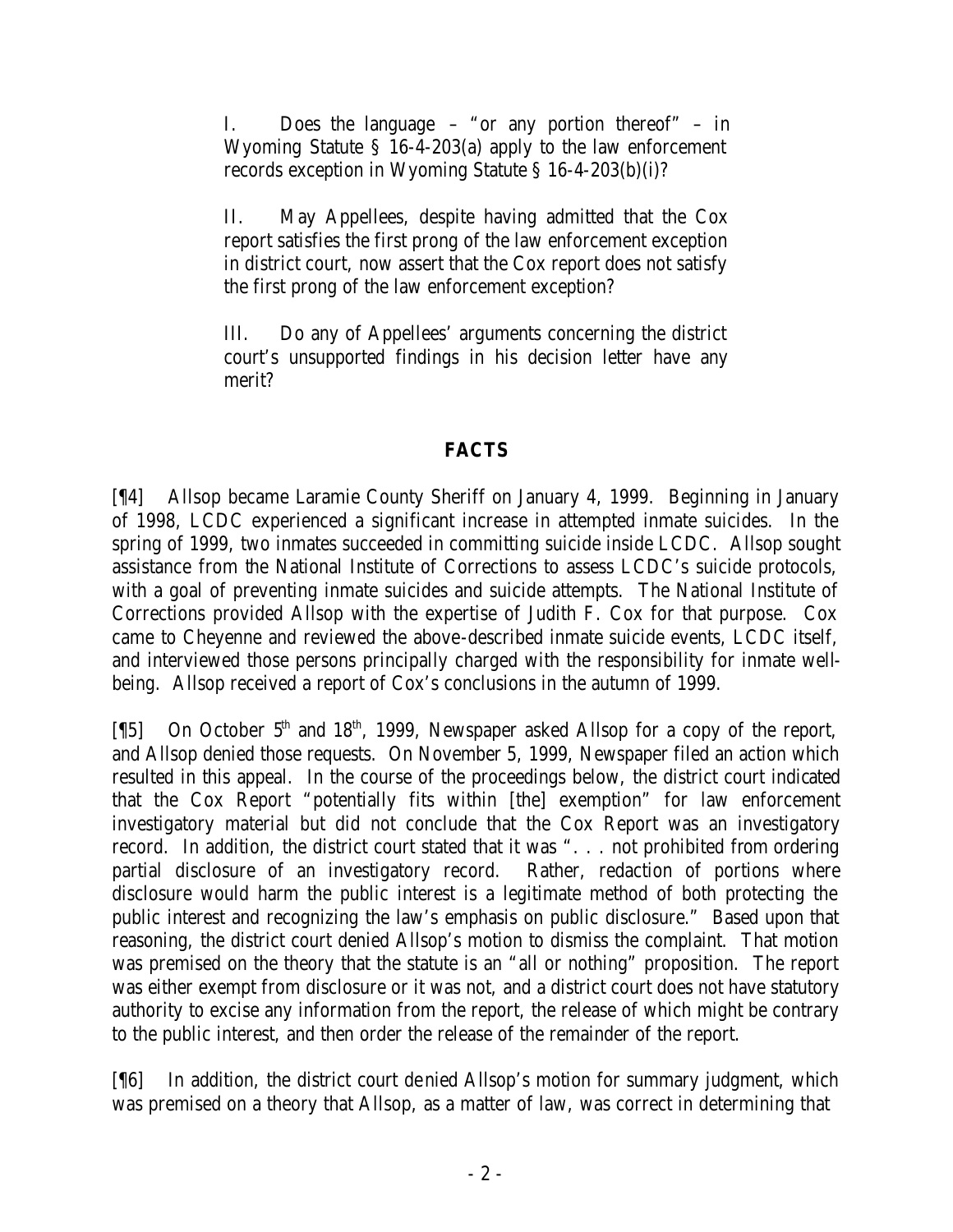it was contrary to the public interest to release the report. At that point in the proceedings, neither the district court nor Newspaper had seen the report. The district court opined that it was not possible to make a determination of that issue without first seeing the report *in camera*. Thus, the district court denied the motion for summary judgment and directed Allsop to provide a copy of the Cox Report to the court for its *in camera* review.

[¶7] The parties stipulated that in lieu of a trial, the district court would conduct a hearing and decide the issues posed to it based upon all material in the court file, including affidavits submitted by Allsop, the Cox Report itself, and the arguments of counsel. Newspaper, of course, favored release of the report, at least in a redacted form, on the basis that the public had a right to know if there was a need for additional staff in the sheriff's office or for additional jail facilities, as well as to evaluate election issues about taxes and the election of a sheriff. Allsop argued that release of the report was contrary to the public interest because:

> 1. Disclosure would have a chilling effect, discouraging law enforcement from thoroughly investigating security and/or safety problems.

> 2. Disclosure would reveal security procedures and deficiencies in the jail's ability to monitor inmates, thereby increasing the risk of inmate suicide and increasing the risk of aggression by inmates against other inmates or jail staff.

> 3. Disclosure would describe screening techniques used to assess an inmate's risk of suicide, enabling inmates to mask or hide their suicidal tendencies.

[¶8] The district court determined that the evidence only justified the redaction of one small portion of the report and ordered the release of the remainder. That decision was stayed pending the resolution of this appeal.

# **STANDARD OF REVIEW**

[¶9] The issues raised by Allsop require us to construe the Wyoming Public Records Act (WPRA). In interpreting statutes, our primary consideration is to determine the legislature's intent. All statutes relating to the same subject or having the same general purpose must be considered and construed in harmony. Statutory construction is a question of law, so our standard of review is *de novo*. We begin by making an inquiry respecting the ordinary and obvious meaning of the words employed according to their arrangement and connection. We construe the statute as a whole, giving effect to every word, clause, and sentence, and we construe all parts of the statute in *pari materia*. *Wyoming Board of*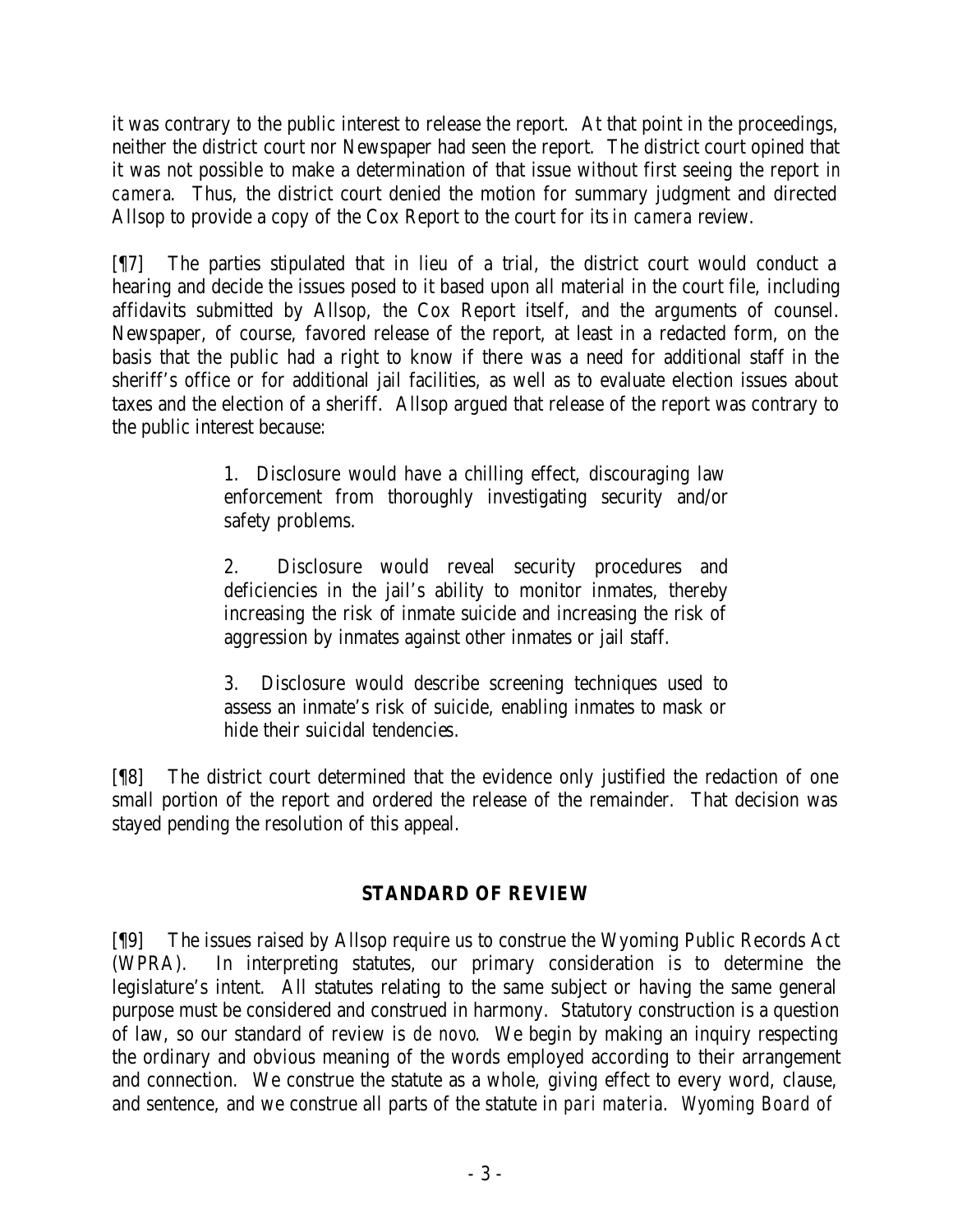*Outfitters and Professional Guides v. Clark*, 2001 WY 78, ¶12, 30 P.3d 36, ¶12 (Wyo. 2001).

[¶10] With specific respect to the WPRA, we have augmented that standard of review. The WPRA and the Federal Freedom of Information Act (FOIA) have a common objective, which is that disclosure, not secrecy, should prevail. Implementation of that goal is provided by affording a liberal interpretation<sup>2</sup> to the WPRA and construing its exceptions narrowly. *Sublette County Rural Health Care v. Miley*, 942 P.2d 1101, 1103 (Wyo. 1997); *Sheridan Newspapers, Inc. v. City of Sheridan*, 660 P.2d 785, 794 (Wyo. 1983); *Laramie River Conservation Council v. Dinger*, 567 P.2d 731, 733 (Wyo. 1977). Indeed, we used this language in the *Sheridan Newspapers* case to further explicate the applicable standard of review:

> Given the policy of the state as announced through the Public Records Act, the custodian, in any exercise of his right to withdraw, must confine his withdrawal discretion to those areas and circumstances prescribed by this Act. Having taken this restriction into account, the custodian must then employ his discretion on a selective basis rather than through the withdrawal of entire categories of public records – as was done by the chief of police in this case. Since the public policy which pertains to the Public Records Act speaks to the philosophy of disclosure, it is therefore contrary to that philosophy for the police chief to withdraw entire categories of public records – or any public records – without first addressing the issue which asks whether or not the withdrawal of *individual* [emphasis in original] records, documents, or portions thereof violates provisions of the Act. In other words, the language of the statute imposes a legislative presumption, which says that, where public records are involved, the denial of inspection is contrary to the public policy, the public interest and the competing interests of those involved. This, then, places the burden of proof upon the custodian to show that the exercise of his discretion does not run afoul of statutory limitations in any particular instance where custodial withdrawal is effected.

<sup>&</sup>lt;sup>2</sup> "By a liberal interpretation, it is only meant that words should not be forced out of their natural meaning and should receive a fair and reasonable construction so as to obtain the objects for which a statute is designed. Liberal construction does not require that words be forced out of their natural meaning." *Thomson v. Wyoming In-Stream Flow Committee*, 651 P.2d 778, 789 (Wyo. 1982); *First National Bank & Trust Company of Wyoming v. Brimmer*, 504 P.2d 1367, 1369 (Wyo. 1973); and *see* 3 Norman J. Singer, Statutes and Statutory Construction  $\S$ § 58:1 – 58:6 (6<sup>th</sup> ed. 2001).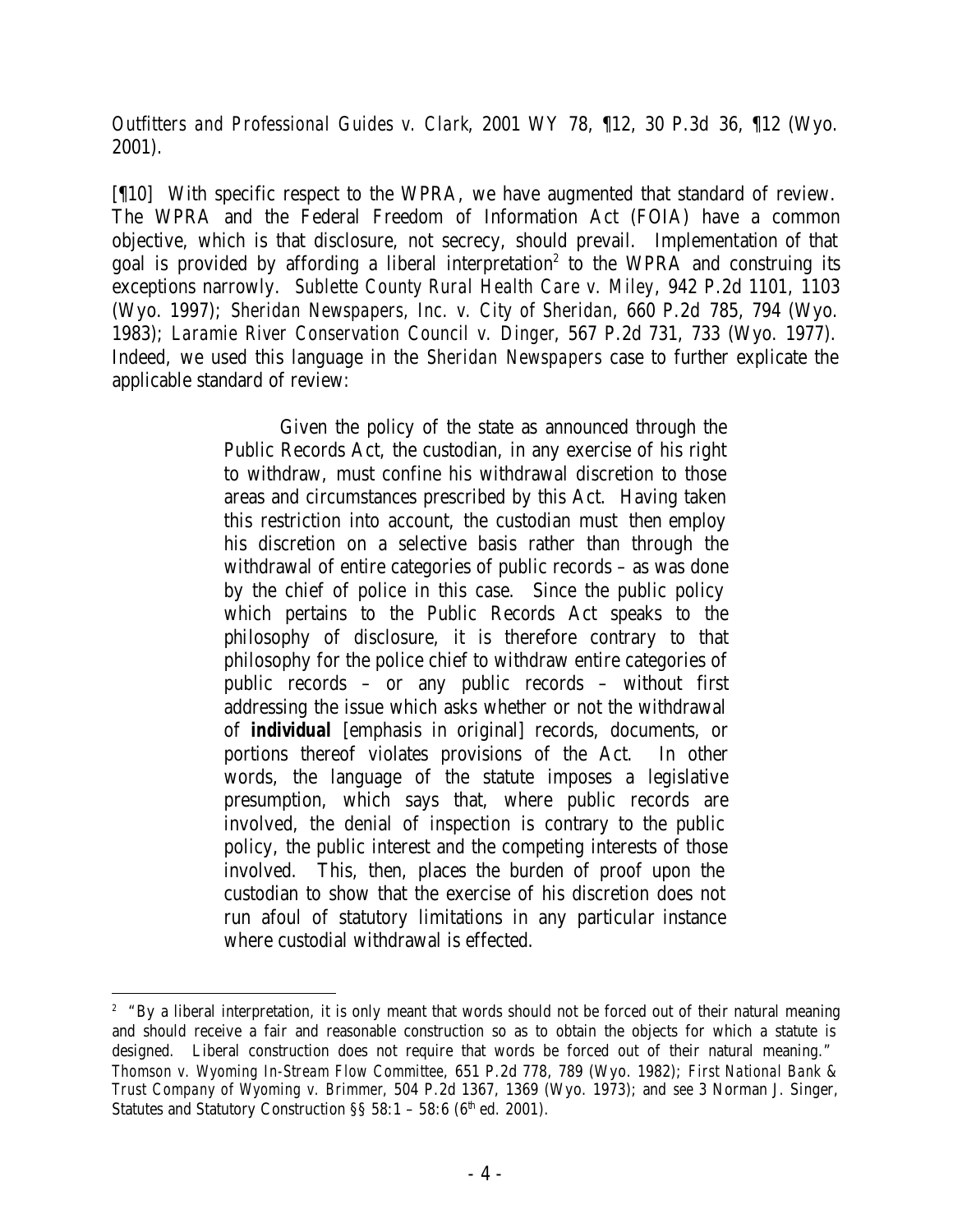660 P.2d at 795-96 (footnote omitted).

[¶11] In *Laramie River Conservation Council*, 567 P.2d at 734, we opined that:

There is a well-known expression applied to those in public office, "If you can't stand the heat, you'd better stay out of the kitchen." Confrontation has a salutary effect and causes those in positions of public responsibility to practice thoughtfulness and wisdom in their utterances and carefully weigh their decisions. Paraphrased from *Environmental Protection Agency v. Mink*, <sup>[3]</sup> supra, such disclosure acts are broadly conceived to permit access to information long shielded unnecessarily from public view and create judicially enforceable rights to secure information from possibly unwilling hands. The disclosure acts promote within the agencies affected a sensitiveness to the needs of the public and make democratic government function in a modern society. With some necessary exceptions, recognized by Wyoming's records and meetings acts, state agencies must act in a fishbowl.

[¶12] Moreover, we have also held that the freedom-of-the-press and due process provisions of the Federal and Wyoming constitutions guarantee a person's right to access public records, and absent a compelling State interest, the State may not exclude an entire class of records from public inspection. *Houghton v. Franscell*, 870 P.2d 1050, 1053 (Wyo. 1994).

[¶13] It is in light of the legislative presumption of openness and in keeping with the constitutional right of access to public records that we interpret the statutory exemption at issue in this case. *Department of Transportation v. Union of Operating Engineers*, 908 P.2d 970, 972-73 (Wyo. 1995).

## **DISCUSSION**

[¶14] At the outset, we deem it prudent to declare our intention to very carefully limit our review of this matter to those issues which were raised in the district court and which are fleshed out in this appeal by cogent argument and pertinent authority. We view the WPRA as a vital tool created by the legislature for the purpose of making governmental processes open and available to the citizens whom that government serves. As noted above, the predominant feature of this legislation is that public records be open to the public. In

 3 *Environmental Protection Agency v. Mink*, 410 U.S. 73, 93 S. Ct. 827, 840-45, 35 L.Ed.2d 119 (1973) (Justices Brennan and Marshall, concurring in part and dissenting in part).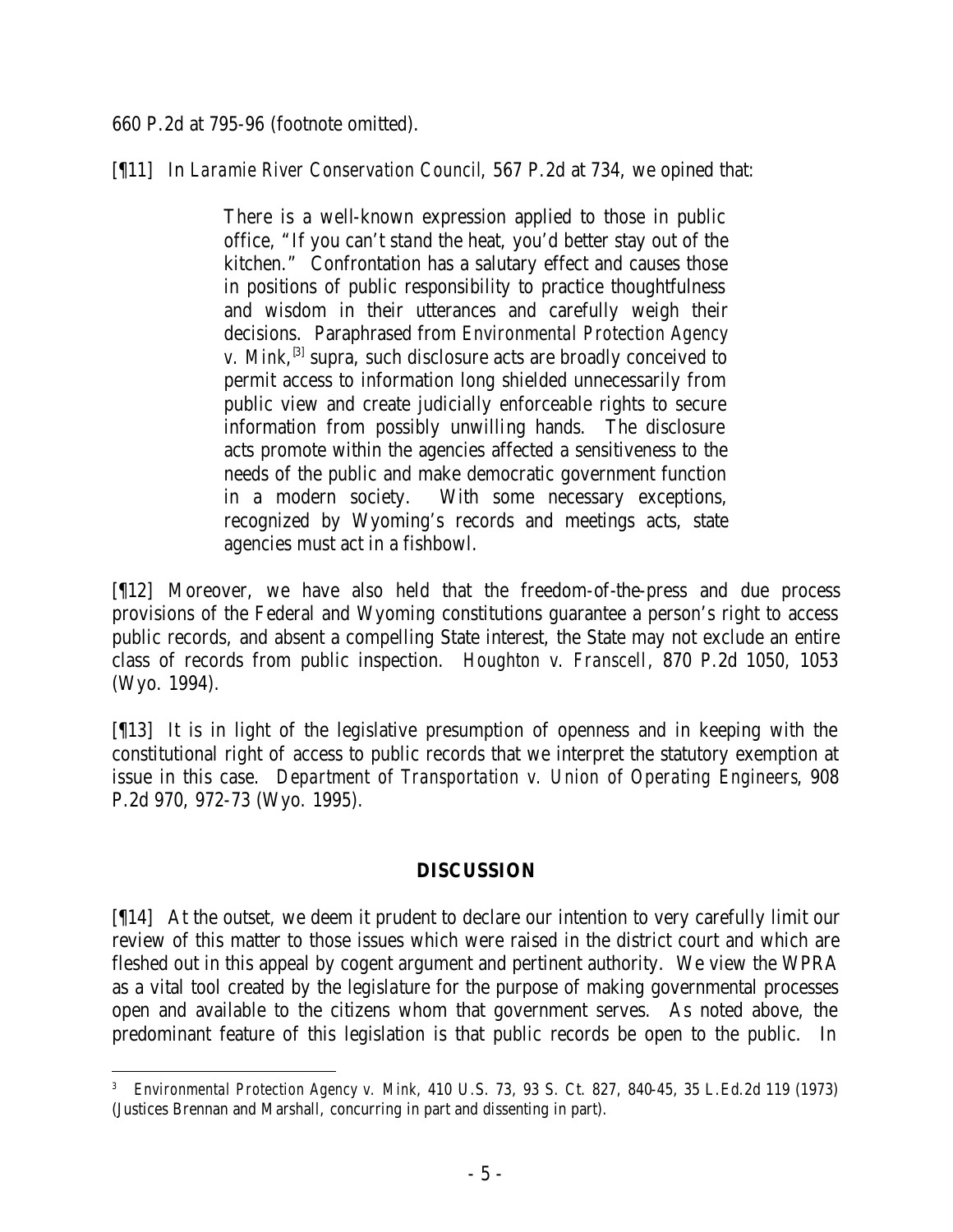addition, the legislature has assigned to the courts the task of providing remedies, both to the public and to government, when issues under the WPRA arise.

[¶15] To provide context for our discussion, we set out these statutory provisions:

(v) "Public records" when not otherwise specified includes the original and copies of any paper, correspondence, form, book, photograph, photostat, film, microfilm, sound recording, map drawing or other document, regardless of physical form or characteristics that have been made by the state of Wyoming and any counties, municipalities and political subdivisions thereof and by any agencies of the state, counties, municipalities and political subdivisions thereof, or received by them in connection with the transaction of public business, except those privileged or confidential by law;

(vi) Public records shall be classified as follows:

(A) "Official public records" includes all original vouchers, receipts and other documents necessary to isolate and prove the validity of every transaction relating to the receipt, use and disposition of all public property and public income from all sources whatsoever; all agreements and contracts to which the state or any agency or subdivision thereof is a party; all fidelity, surety and performance bonds; all claims filed against the state or any agency or subdivision thereof; all records or documents required by law to be filed with or kept by any agency or the state of Wyoming; and all other documents or records determined by the records committee to be official public records;

(B) "Office files and memoranda" includes all records, correspondence, exhibits, books, booklets, drawings, maps, blank forms, or documents not defined and classified in subparagraph (A) of this subsection as official public records; all duplicate copies of official public records filed with any agency of the state or subdivision thereof; all documents and reports made for the internal administration of the office to which they pertain but not required by law to be filed or kept with the office; and all other documents or records, determined by the records committee to be office files and memoranda.

(vii) "Writings" means all books, papers, maps,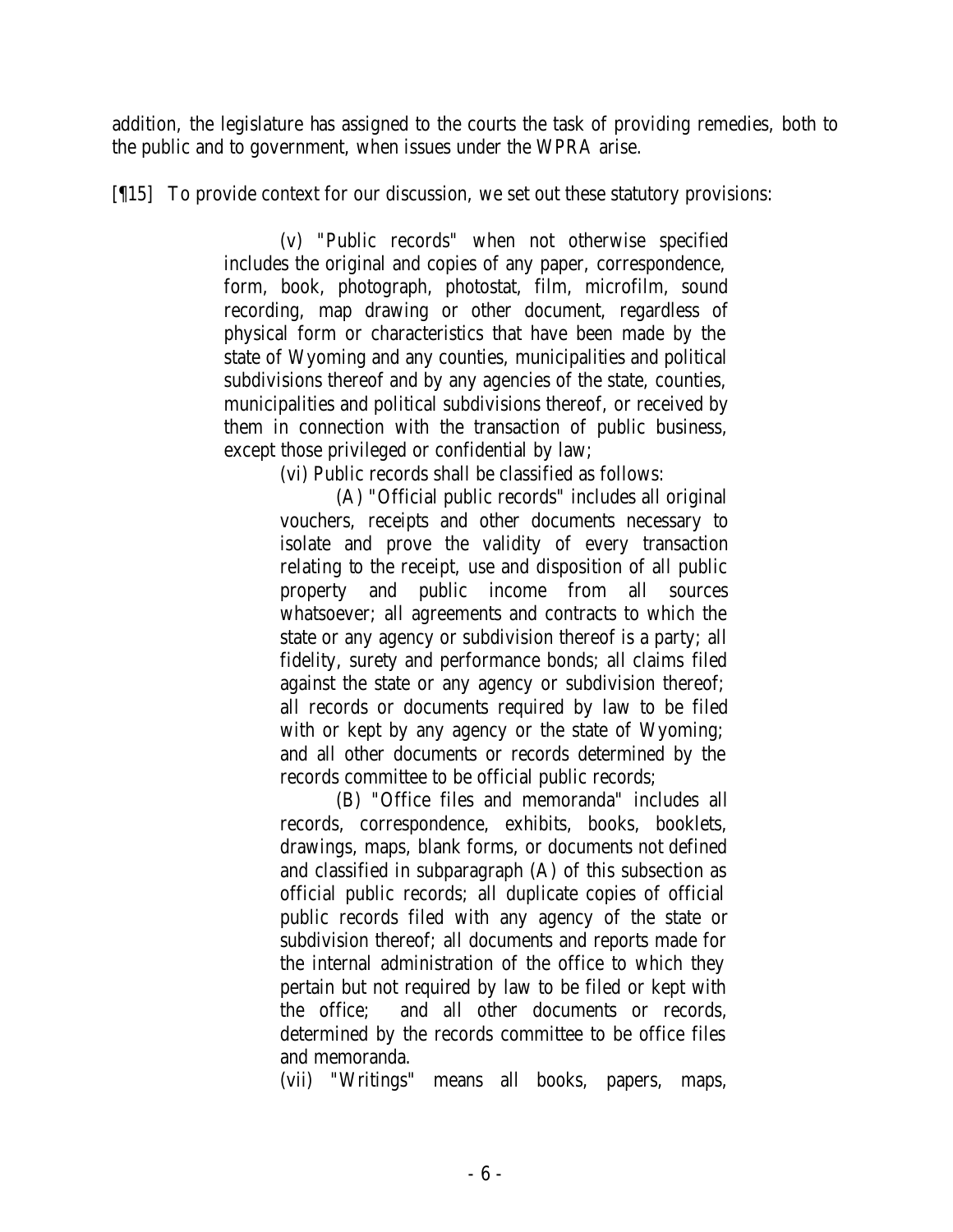photographs, cards, tapes, recordings or other documentary materials, regardless of physical form or characteristics[.]

Wyo. Stat. Ann. § 16-4-201(a) (LexisNexis 2001).

[¶16] The nuts and bolts provisions of the WPRA are set out in Wyo. Stat. Ann. §§ 16-4- 202 and 16-4-203(a) (LexisNexis 2001):

## **§ 16-4-202. Right of inspection; rules and regulations; unavailability.**

(a) All public records shall be open for inspection by any person at reasonable times, except as provided in this act or as otherwise provided by law, but the official custodian of any public records may make rules and regulations with reference to the inspection of the records as is reasonably necessary for the protection of the records and the prevention of unnecessary interference with the regular discharge of the duties of the custodian or his office.

(b) If the public records requested are not in the custody or control of the person to whom application is made, the person shall forthwith notify the applicant of this fact.

(c) If the public records requested are in the custody and control of the person to whom application is made but are in active use or in storage, and therefore not available at the time an applicant asks to examine them, the custodian shall notify the applicant of this situation.

## **§ 16-4-203. Right of inspection; grounds for denial; access of news media; order permitting or restricting disclosure; exception.**

(a) The custodian of any public records shall allow any person the right of inspection of the records or any portion thereof except on one (1) or more of the following grounds or as provided in subsection (b) or (d) of this section:

(i) The inspection would be contrary to any state statute;

(ii) The inspection would be contrary to any federal statute or regulation issued thereunder having the force and effect of law; or

(iii) The inspection is prohibited by rules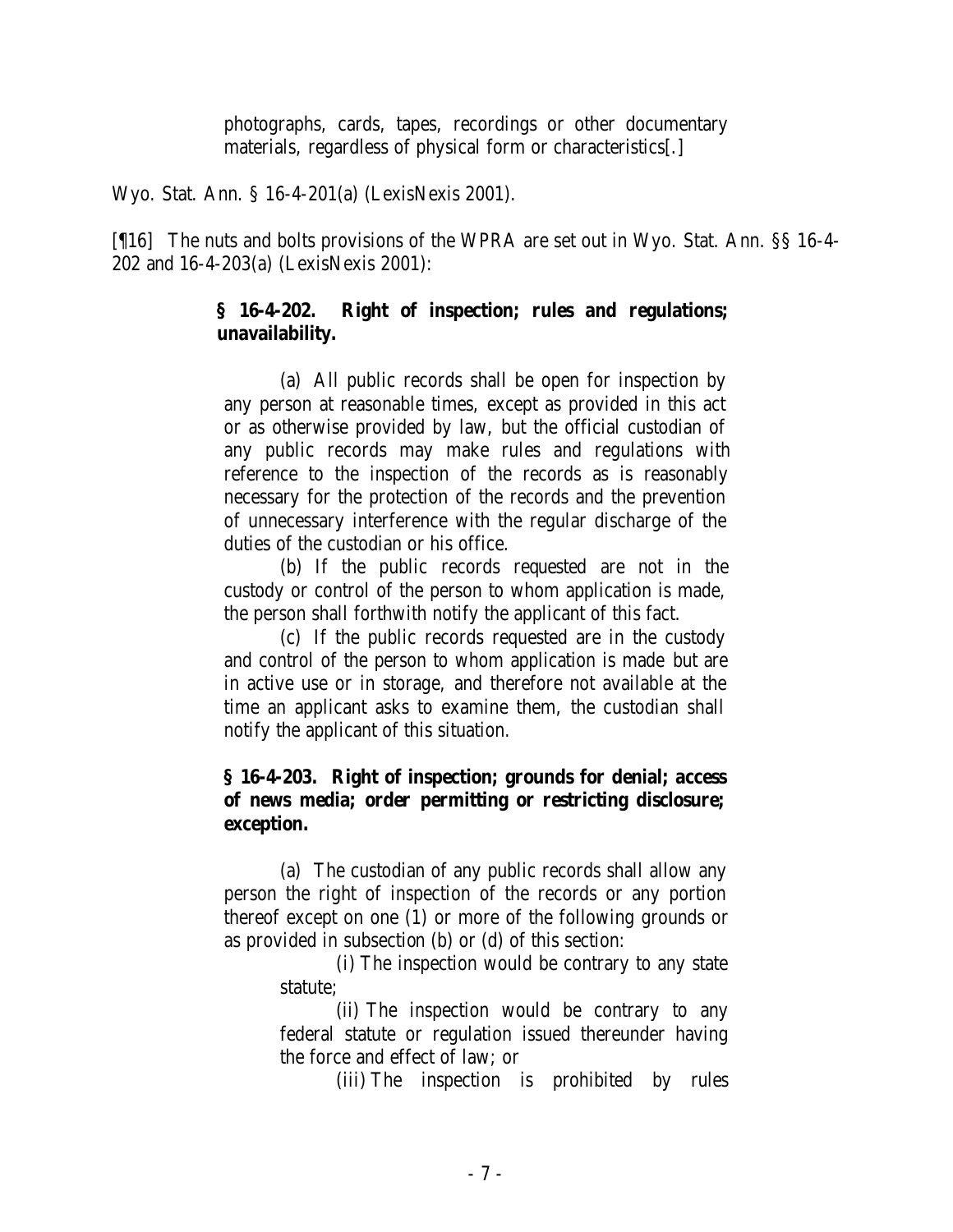promulgated by the supreme court or by the order of any court of record.

[¶17] The statute most directly in contention in this matter is the exception to disclosure found in Wyo. Stat. Ann. § 16-4-203(b)(i) (LexisNexis 2001):

> (b) The custodian [of a public record] may deny the right of inspection of the following records, unless otherwise provided by law, on the ground that disclosure to the applicant would be contrary to the public interest:

> > (i) Records of investigations conducted by, or of intelligence information or security procedures of, any sheriff, county attorney, city attorney, the attorney general, the state auditor, police department or any investigatory files compiled for any other law enforcement or prosecution purposes[.]

[¶18] The following subsections of Wyo. Stat. Ann. § 16-4-203 set out the remedies available to one denied access to a public record:

> (e) If the custodian denies access to any public record, the applicant may request a written statement of the grounds for the denial. The statement shall cite the law or regulation under which access is denied and shall be furnished to the applicant.

> (f) Any person denied the right to inspect any record covered by this act may apply to the district court of the district wherein the record is found for any order directing the custodian of the record to show cause why he should not permit the inspection of the record.

> (g) If, in the opinion of the official custodian of any public record, disclosure of the contents of the record would do substantial injury to the public interest, notwithstanding the fact that the record might otherwise be available to public inspection, he may apply to the district court of the district in which the record is located for an order permitting him to restrict disclosure.<sup>[4]</sup> After hearing, the court may issue an order upon a finding that disclosure would cause substantial injury to the public interest. The person seeking permission to

<sup>4</sup> Under the circumstances presented by this case (given the sheriff's public announcement about the report at a news conference) it may have been prudent for the sheriff to have initiated this process rather than putting the public and the press to that burden.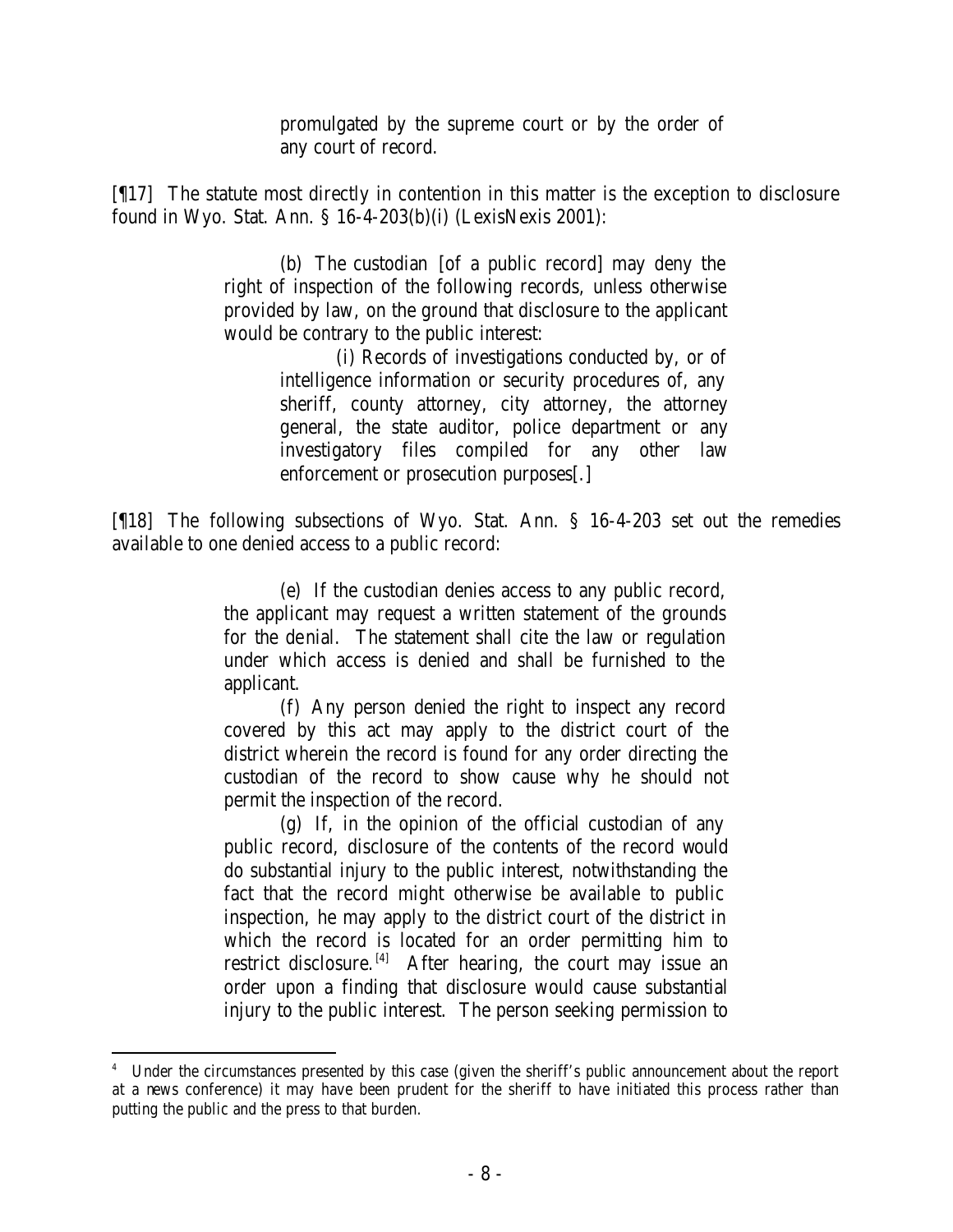examine the record shall have notice of the hearing served upon him in the manner provided for service of process by the Wyoming Rules of Civil Procedure and has the right to appear and be heard.

[¶19] In *Sublette County Rural Health Care*, 942 P.2d at 1103-4, we were able to refer to persuasive federal precedents construing language very similar to a parallel Wyoming exemption for a different category of material exempt from public records disclosure. In this instance, the parallel FOIA provision is considerably different:

> (7) records or information compiled for law enforcement purposes, but only to the extent that the production of such law enforcement records or information (A) could reasonably be expected to interfere with enforcement proceedings, (B) would deprive a person of a right to a fair trial or an impartial adjudication, (C) could reasonably be expected to constitute an unwarranted invasion of personal privacy, (D) could reasonably be expected to disclose the identity of a confidential source, including a State, local, or foreign agency or authority or any private institution which furnished information on a confidential basis, and, in the case of a record or information compiled by criminal law enforcement authority in the course of a criminal investigation or by an agency conducting a lawful national security intelligence investigation, information furnished by a confidential source, (E) would disclose techniques and procedures for law enforcement investigations or prosecutions, or would disclose guidelines for law enforcement investigations or prosecutions if such disclosure could reasonably be expected to risk circumvention of the law, or (F) could reasonably be expected to endanger the life or physical safety of any individual[.]

## 5 U.S.C.A. § 552(b)(7) (West 1996).

[¶20] In addition, the FOIA provides: "Any reasonably segregable portion of a record shall be provided to any person requesting such record after deletion of the portions which are exempt under this subsection." 5 U.S.C. § 552(b) (end). While this is now a specific statutory provision under the federal statute, it represents a legislative recognition of a construct developed by the courts to provide remedies for violations of FOIA. *Mead Data Central, Inc. v. United States Department of the Air Force*, 566 F.2d 242, 259-60 (D.C. Cir. 1977). Above, we have set out Wyo. Stat. Ann. § 16-4-203(a), and at this juncture we call attention to the portion of it that provides: "The custodian of any public records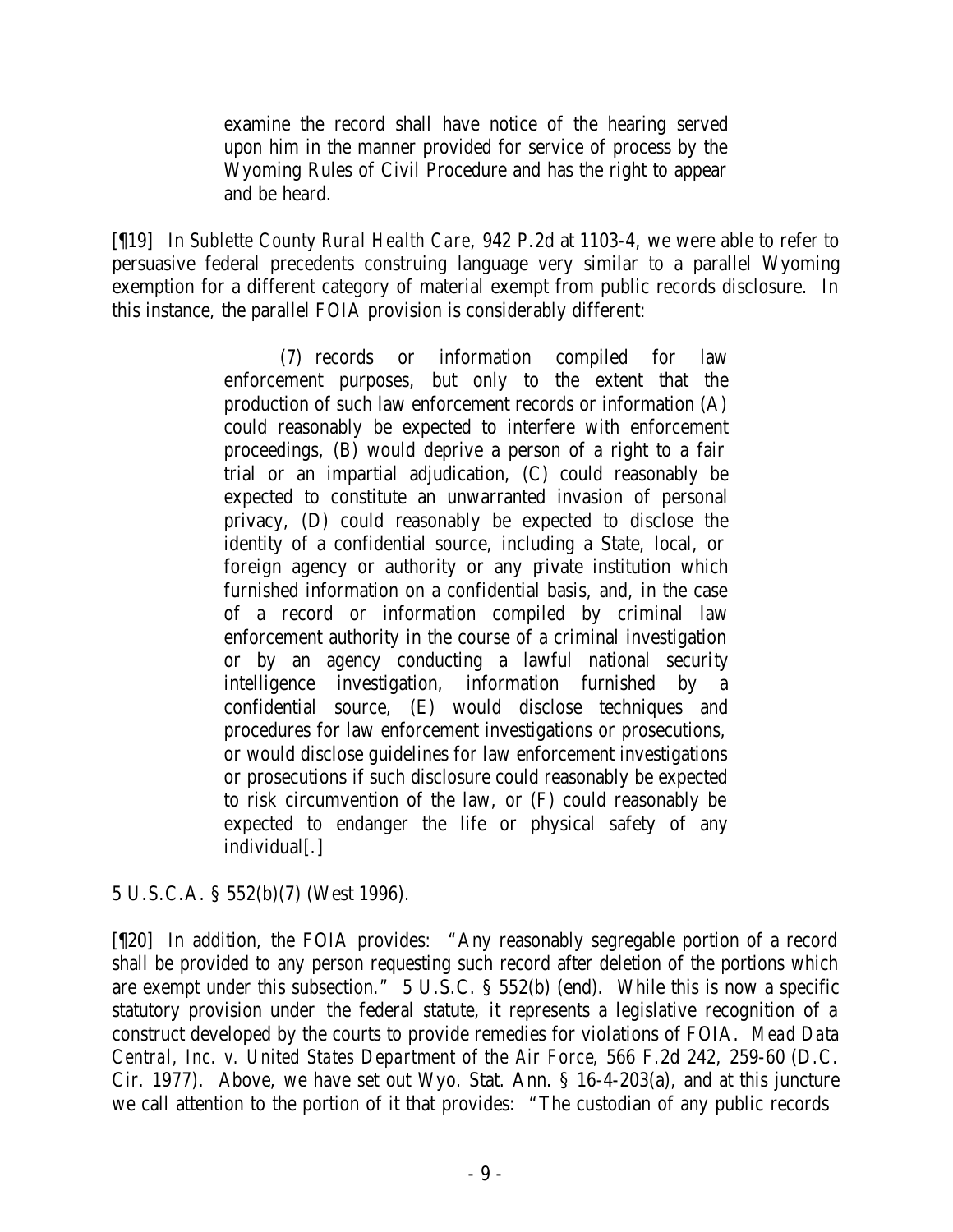shall allow any person the right of inspection of the records *or any portion thereof* except on one (1) or more of the following grounds or as provided in subsection (b) or (d) of this section: …" (emphasis added). We do not necessarily view that phrase as a legislative mandate, or even endorsement, of redaction,<sup>5</sup> but neither do we view it as an implied limitation on the remedy of redaction.

[¶21] In the context of this analytical process, we also take note of the statutory responsibilities of a sheriff with respect to the operation of a jail: "The county sheriff or his deputy shall keep and maintain the jail in a safe and secure manner and is responsible for its operation." Wyo. Stat. Ann. § 18-6-302 (LexisNexis 2001). This statute is relied upon by both parties -- by Allsop as an articulation of his very serious responsibilities with respect to LCDC and by Newspaper to demonstrate that the public has a very legitimate interest in ensuring that the sheriff carries out that statutory responsibility. In addition, to bolster its position that the public has a strong interest in knowing the manner in which a sheriff is executing the responsibilities of the office, Newspaper points to the fact that Allsop is an elected official.

# **Is the Report at Issue Covered by the Exemption in Wyo. Stat. Ann. § 16-4-203(b)(i)?**

[¶22] Allsop contends that the Cox Report is an "investigation," "intelligence information," or "security procedures" of a sheriff and, hence, exempt from disclosure so long as the sheriff demonstrates that its disclosure would be contrary to the public interest. Newspaper contends that it is a "report," "assessment," "a review and critique," or some other similarly denominated document, but it is none of the things made discretionarily exempt under the statute at issue. In his press release announcing that the report existed, Allsop described it as follows: "The purpose for this request [the study by Cox] was to investigate, analyze, and evaluate the existing system [suicide prevention protocols] for the Sheriff." We are mindful that labeling of a document does not make it so. *Sheridan Newspapers*, 660 P.2d at 802 (Rooney, C.J., and Raper, J. concurring in part and dissenting in part). Here, we perceive the record in the district court to reflect that the parties agreed that the exemption was applicable, and the only meaningful contest was whether Allsop produced evidence to demonstrate that its disclosure was contrary to the public interest.

[¶23] The following comments are intended as guidance in the resolution of future cases analogous to the instant matter, but we do not offer them up as bright-line rules. We view the use of the terms "investigation," "intelligence information," and "security procedures" to be words used with specific reference to law enforcement and/or to law enforcement and prosecution purposes. Hence, in construing their meaning in a controversy such as this, we would not look to the most general meaning of those terms and phrases, but rather,

 5 "Redaction" is also referred to in various authorities as excision, deletion, alteration, expungement, etc. For purposes of this specific discussion, we conclude that all of those terms refer to the same basic process.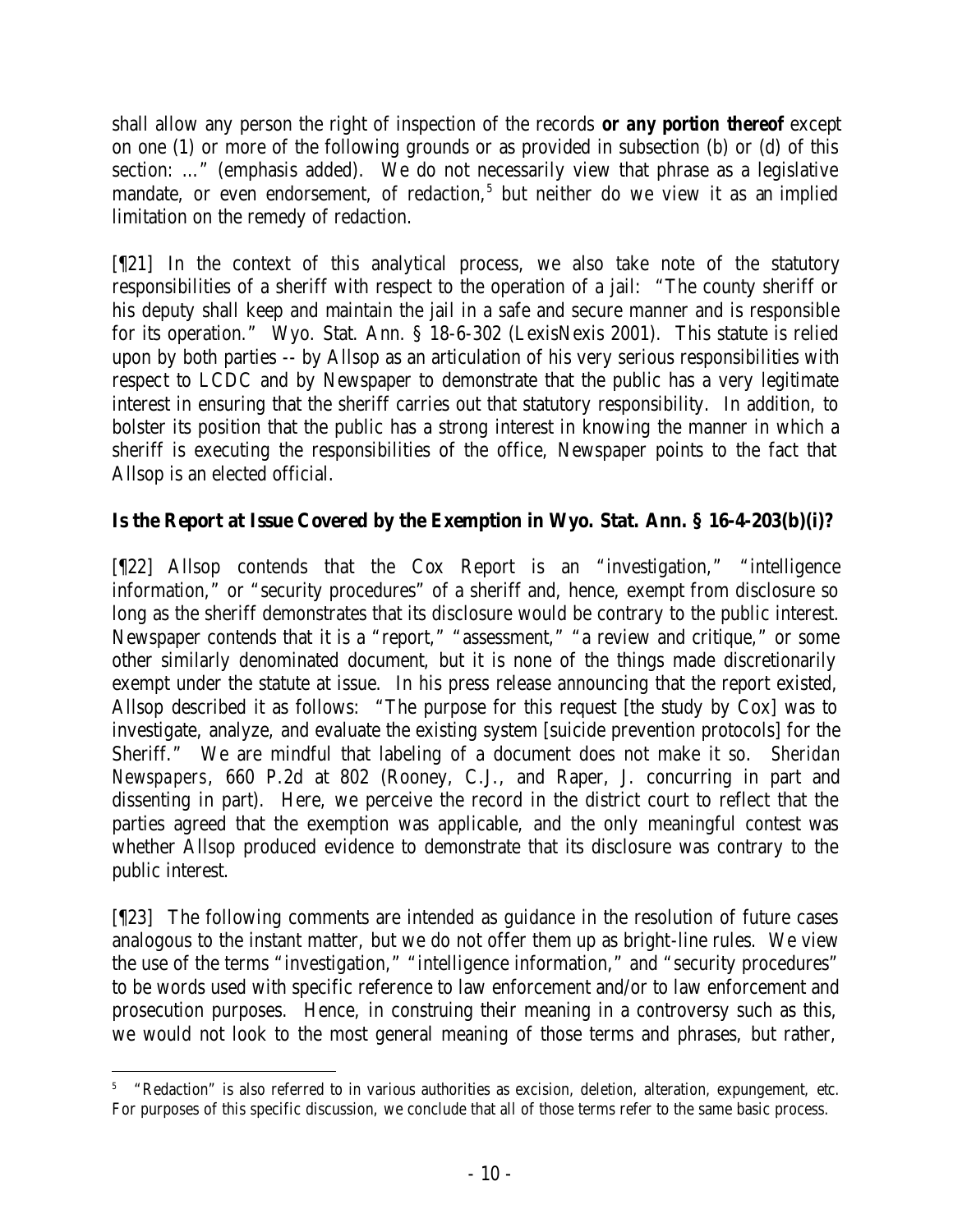would look to their meaning in the context of this statute – and we would do so *a fortiori* in view of the liberal construction rules applicable to these statutes. *See generally*, Kristine Cordier Karnezis, Annotation, *Validity, Construction, and Application of Statutory Provisions Relating to Public Access to Police Records,* 82 A.L.R.3d 19 (1978 and 2001 Supp.); 37A Am.Jur.2d *Freedom of Information Acts* §§ 290-358 (1994 and 2001 Supp.); 76 C.J.S. Records § 111 (1994). A more definitive resolution of this weighty issue must wait for another day when the issue is more clearly raised in the trial court and the pertinent issues thoroughly briefed by the parties. The only thing that might be gained here would be to determine that the Cox Report was simply not exempt, and Newspaper is, therefore, entitled even to that portion of the report redacted by the district court. However, Newspaper did not cross appeal and challenge that redaction. Our ultimate result is to affirm the district court's order and, thus, there is no injury to Newspaper.

[¶24] For these reasons, we decline to hold that the Cox Report was exempt under the governing statute, but accept for purposes of resolution of this appeal that that result is the law of this case.

# **Did Allsop Demonstrate that Disclosure of the Report was Contrary to Public Interest?**

[¶25] A significant part of the reason we opt to narrowly restrict this opinion to those issues specifically raised is that the record of the proceedings below is very limited in scope because of a stipulation between the parties. While the district court technically conducted a trial to the court, the evidence at that trial was limited to the report itself viewed *in camera*, affidavits offered to establish that disclosure of the report was contrary to the public interest, as well as limited briefing and argument of the issues by counsel for the respective parties. We do not view the record as one that lends itself to the resolution of the weighty and vital issues that underlie the superficial treatment given this case below, as well as in briefing and argument to this Court.

[¶26] The pertinent portions of the affidavits submitted by Allsop, in support of his burden to show it was not in the public interest to disclose the Cox Report, are set out below. The first affidavit was that of Allsop:

> 5) That, since January, 1998, the jail had experienced a significant increase in attempted suicides. That in the Spring of 1999, two inmates at the Laramie County Jail successfully committed suicide and that the risk of inmate suicide is an ongoing safety and security issue for the Laramie County Jail.

6) That I have personal knowledge about the Cox report and the operations of the Laramie County Jail.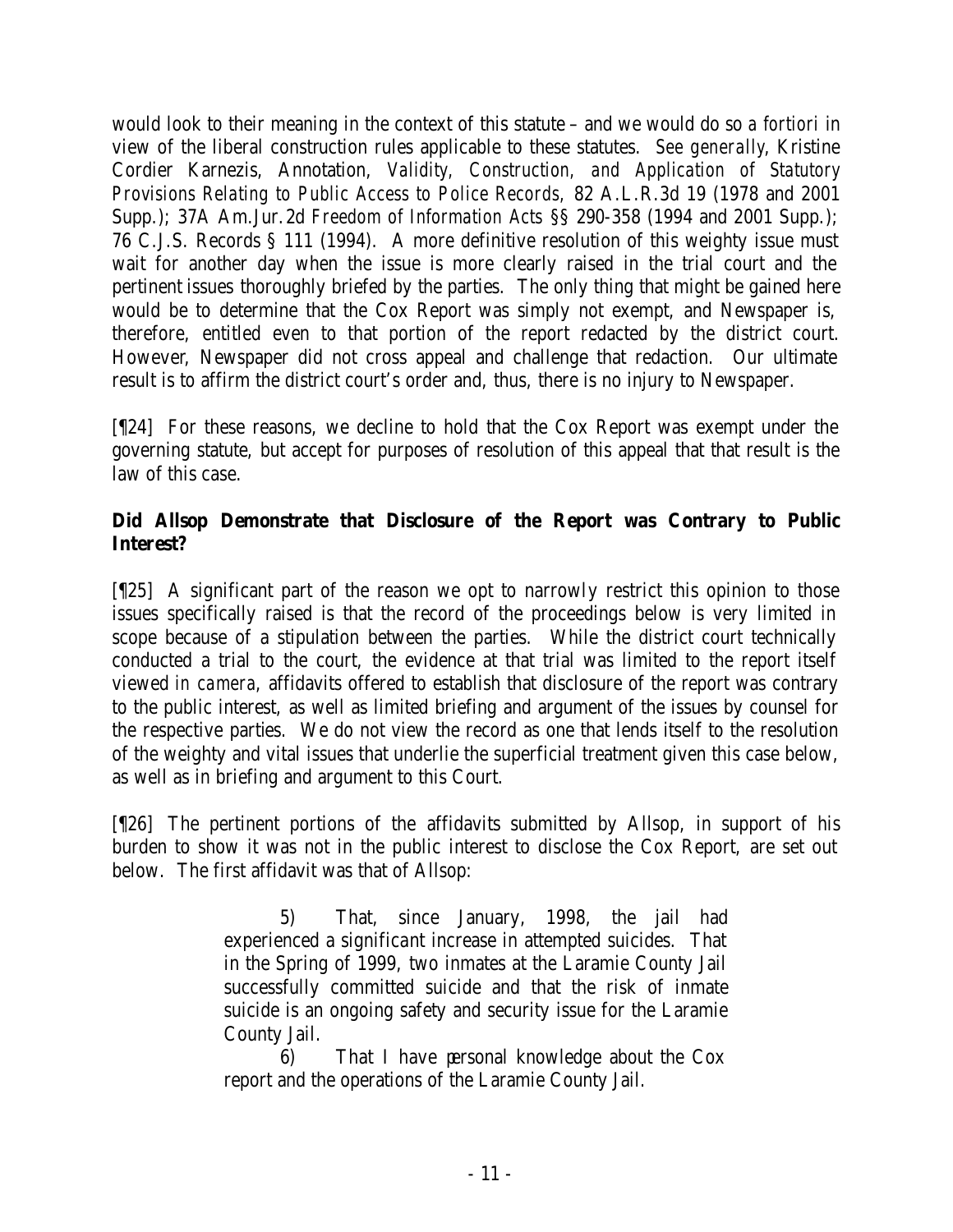7) That, in the Spring of 1999, within several months of taking over as the Laramie County Sheriff, I enlisted the services of Judith F. Cox to perform an investigation and critique of the Laramie County Jail facility staffing and its procedures including those procedures concerning the prevention of inmate suicides.

8) That Ms. Cox is affiliated with the National Institute of Corrections and is a suicide prevention expert.

9) That I enlisted the services of Ms. Cox and the National Institute of Corrections to get an honest and complete investigation into the suicide prevention system at the Laramie County Jail in order to enable me to provide the safest and most secure jail possible.

10) That Ms. Cox investigated the jail's suicide prevention system through an on site visit, by meeting with essential personnel in the Sheriff's Department and by reviewing the suicide prevention procedures at the jail.

11) That Ms. Cox provided me with a written technical report based upon her investigation into the jail and the jail's suicide prevention system.

12) That Ms. Cox's written technical report contains specific findings and recommendations concerning the physical jail building and the protocols and procedures concerning the prevention of suicides. That Ms. Cox's report lists specific shortcomings of the physical layout of the jail for preventing suicides and for providing adequate security. That Ms. Cox's report discusses the indicators which should be used to determine an inmate's risk of suicide. That Ms. Cox's report identifies the areas and the times at the jail where and when supervision of inmates could be improved.

13) That, based upon my years of experience in law enforcement, the disclosure of the investigative report prepared by Judith Cox evaluating and analyzing the Laramie County Jail's suicide prevention system would be contrary to the public interest for the following reasons: (1) disclosure of the report would cause serious harm to the safety and security of the inmates and deputies because the report contains a list of the physical limitations of the jail building for preventing suicides, e.g. areas out of view, and because the report discusses areas and times where staffing is insufficient; (2) disclosure of the report would increase the risk of successful suicides because the report contains a list of the physical limitations of the jail building for preventing suicides and because it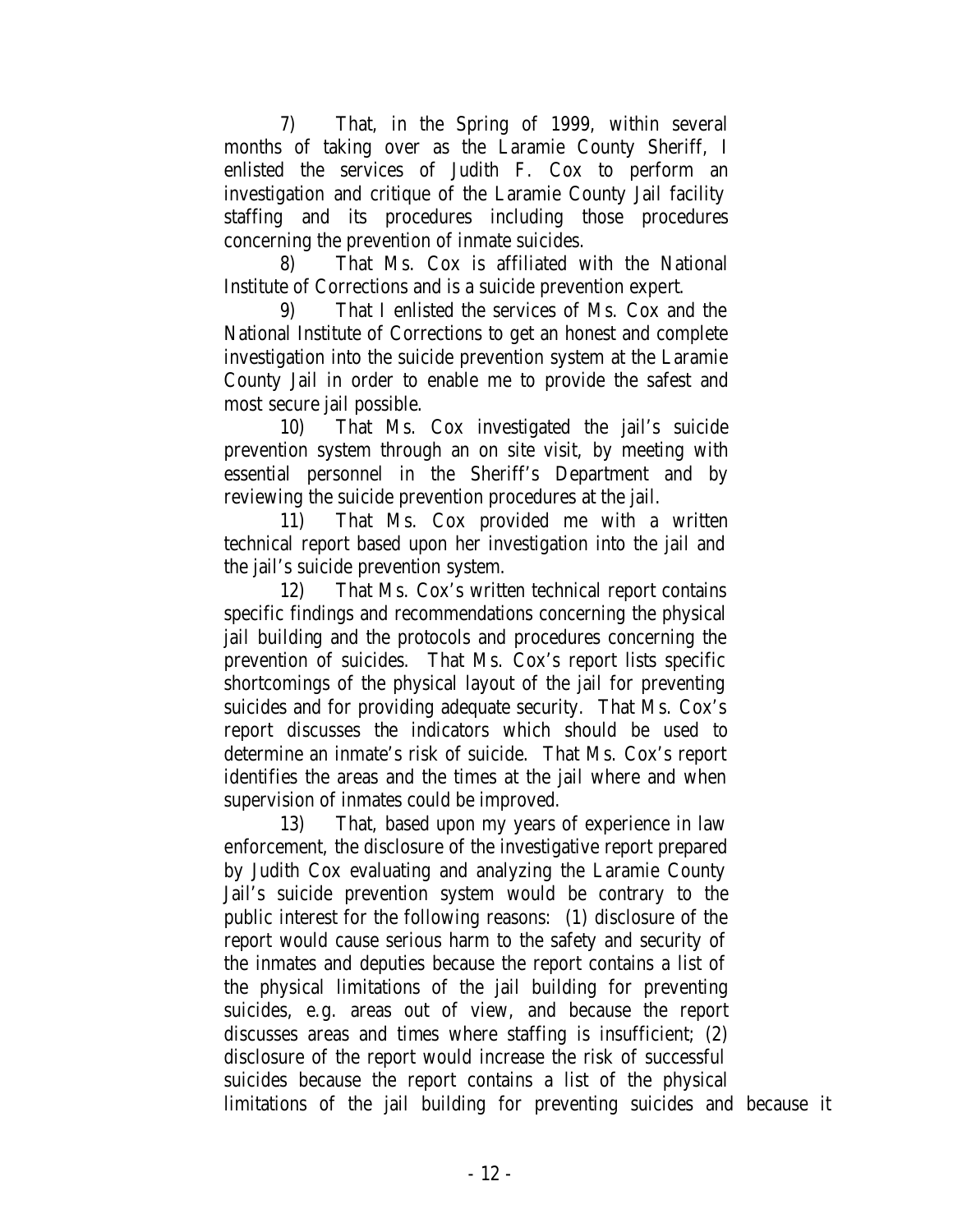discusses the behavioral indicators used to determine suicide risk, both of which could be used by inmates to avoid suicide detection; and (3) disclosure of the report will deter other sheriffs and law enforcement officials from obtaining honest critiques of their security operations because they will know such records will be subject to disclosure.  $[6]$ 

[¶27] The second affidavit offered by Allsop was from Captain August Wenzel of the Laramie County Sheriff's Office who was in charge of the day-to-day operation of LCDC:

> 4) That, among other duties, I am charged with maintaining the Laramie County Jail in a safe and secure manner and with operating the Laramie County Jail.

> 5) That I have reviewed the Cox Report and have personal knowledge about the operations of the Laramie County Jail.

> 6) That, based upon my years as a detention officer at the Laramie County Jail and as the Chief of Detention operations at the Laramie County Jail, the disclosure of the Cox Report would be contrary to the public interest for the following reasons:

> > (a) It would cause serious harm to the safety and security of the inmates and deputies. The information contained in the Cox Report – a list of the physical limitations of the jail building for preventing suicides and a discussion of the areas and times where staffing is insufficient – would likely be used by inmates to successfully commit suicide or other illegal acts.

> > (b) It would increase the risk of successful suicides because the report contains a list of the physical limitations of the jail building and because it discusses the behavioral indicators used to determine suicide risk. That information would be used by inmates to avoid suicide detection.

[¶28] The third affidavit offered by Allsop was from Michael Sandifer, who serves as the mental health coordinator at LCDC:

> 4) That the Cox Report points out problems in the design, building construction, security structure and

<sup>6</sup> We do not give any credence to such an argument or theory. Public scrutiny could never be a pretext for nonfeasance, misfeasance, or malfeasance. We trust that Appellant places no credence in it either.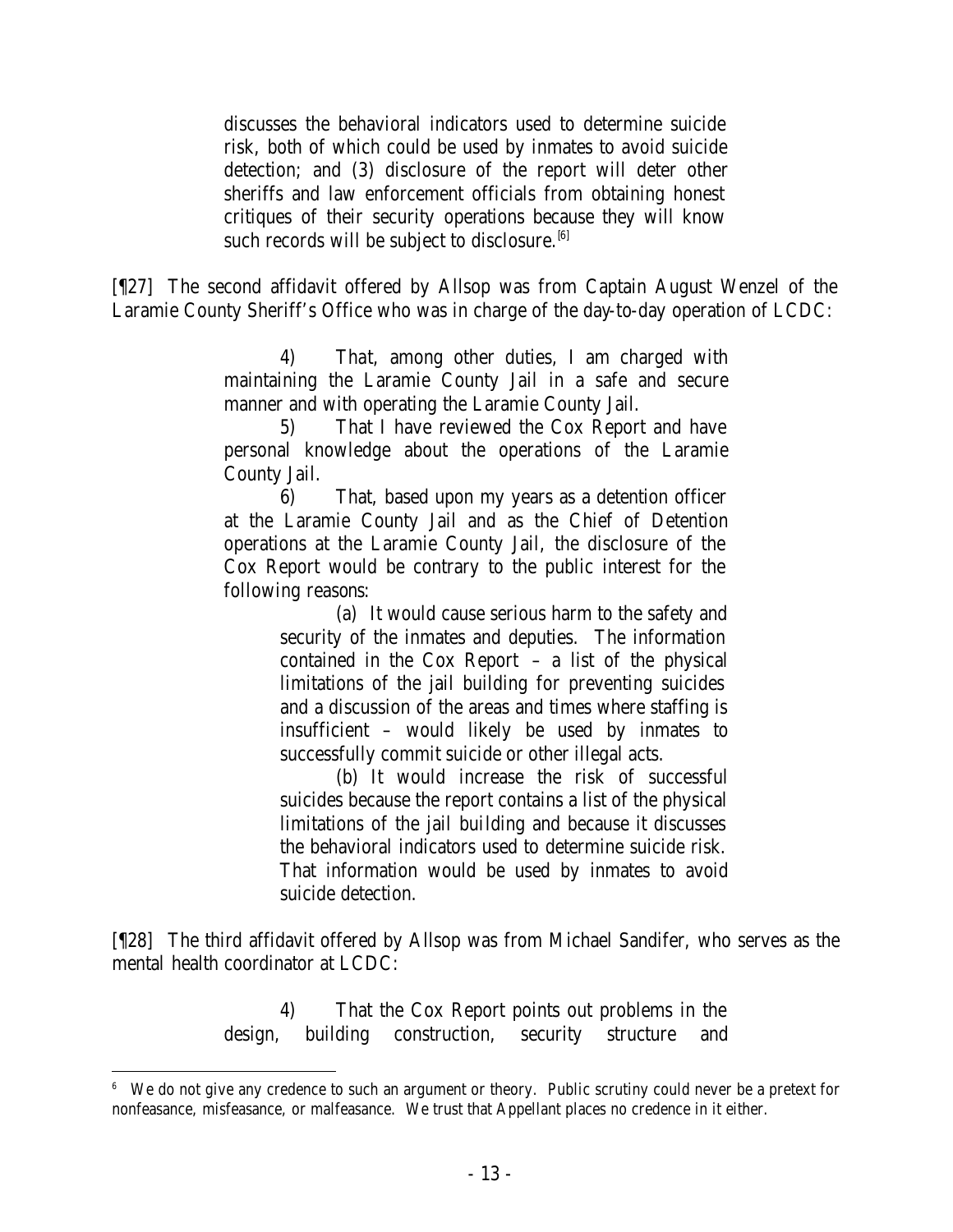surveillance capability of areas of the Laramie County Jail. That, the information contained in the Cox Report could serve as a how-to-training-manual for anyone desiring to commit suicide or perform other breaches of security in the jail.

5) That the Cox report exposes weaknesses in staffing and security patterns which could be useful to others who desire to plan an escape or otherwise compromise security of the facility thereby placing staff and the safety of the facility at risk.

[¶29] As noted above, Allsop bore the burden of demonstrating that disclosure of the Cox Report would be contrary to the public interest. The affidavits set out above are largely conclusory and contain factually unsubstantiated expressions of opinion. They obviously were of little assistance to the district court, and they are of little assistance to this Court in resolving this appeal. Allsop contends that the only evidence in the record that goes to that question is the evidence offered by Allsop and, therefore, the district court was bound to find in his favor and this Court is bound to reverse the district court's final order. We do not agree. A crucial piece of evidence is the Cox Report itself. The role of the district court was to examine that report, all of the other materials in the record and the applicable law, and then make a judgment as to whether Allsop was correct in his conclusion that disclosure of the report was contrary to the public interest. It was also incumbent upon the district court to employ logic and reason in that process. We conclude, based upon the record extant, that the district court could properly conclude that, with redaction, disclosure of the report would not be contrary to the public interest.

# **Authority of District Court to Redact**

[¶30] Allsop contends that the district court does not have authority to redact a public record, such as the Cox Report, so as to render it subject to disclosure. Allsop maintains that the governing statutes do not provide for such a remedy. Actually, the statutes do not specifically provide for any particular remedies. It most certainly would run afoul of the applicable principles of statutory construction to conclude that the passage of the WPRA was for naught because the legislature failed to provide for specific sorts of remedies. We feel safe in concluding that the legislature intended for the courts to use those traditional judicial remedies that are available, as well as to fashion new ones that suit the circumstances which the statute was intended to remediate. *Sheridan Newspapers*, 660 P.2d at 798-99. Redaction is one such remedy. We tacitly approved of its use in *Sheridan Newspapers*, though the precise issue raised here was not raised in that case. *Also see Department of Transportation*, 908 P.2d at 972 n.5. We take this opportunity to hold that a district court may use redaction as one of the remedies to vindicate the public's interests in access to public records. That redaction is an appropriate tool to be used in circumstances such as these is well established in case law, as well as in statutes. *See Providence Journal Company v. Convention Center Authority*, 774 A.2d 40 (R.I. 2001);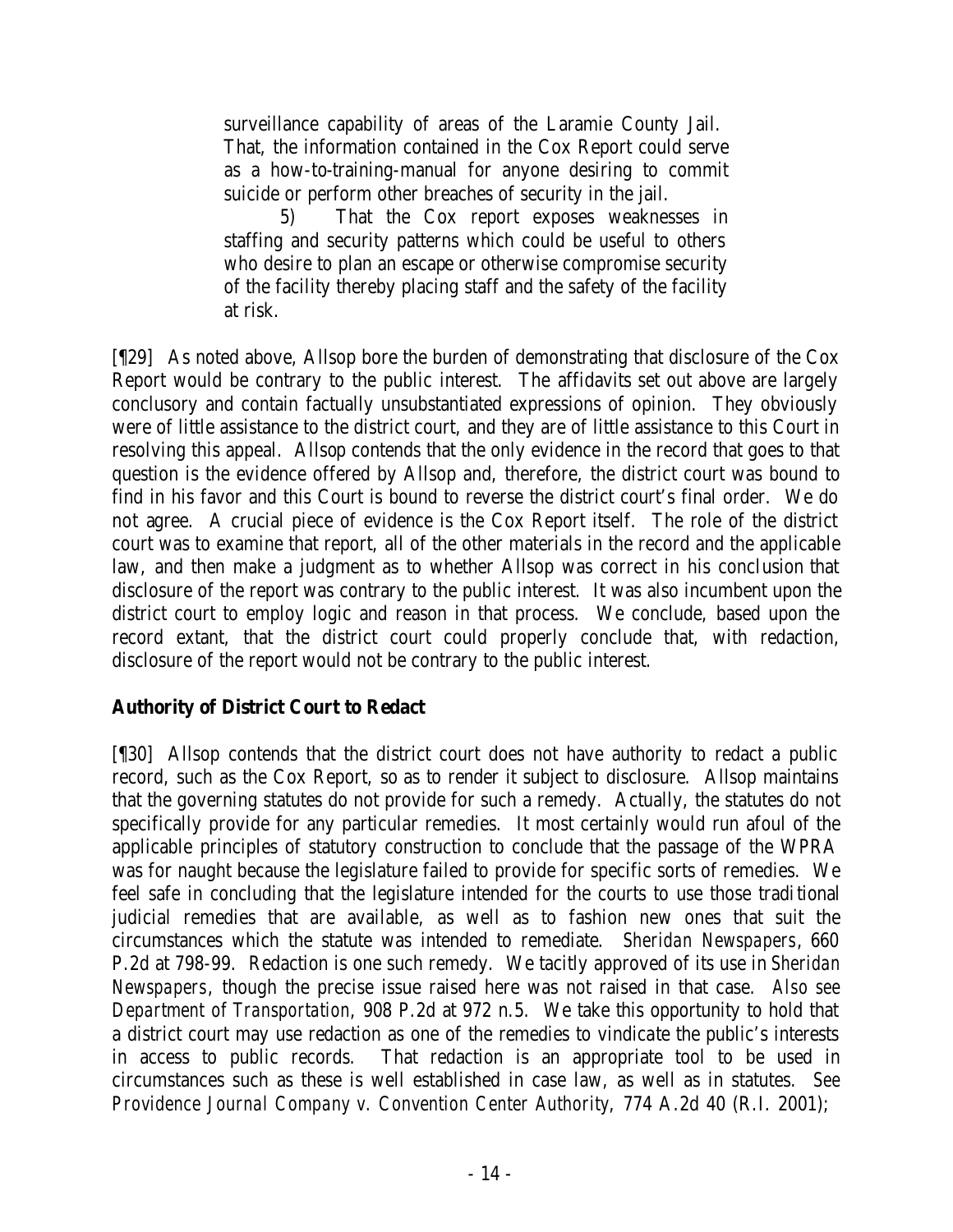*Bardes v. Todd*, 746 N.E.2d 229, 234 (Ohio 2000); *Press of Atlantic City v. Ocean County Joint Insurance Fund*, 767 A.2d 533, 539 (N.J. 2000); *Cowles Publishing Company v. Spokane Police Department*, 987 P.2d 620, 622-23 (Wash. 1999); *KPNX-TV v. Superior Court in and for County of Yuma*, 905 P.2d 598, 603 (Ariz. 1995); 37A Am.Jur.2d *Freedom of Information Acts* § 576 (1994); and 76 C.J.S. Records § 124 (1994). Although the parallel federal statute specifically provides for it, that statutory provision represents a legislative adoption of a court created remedy.

### **CONCLUSION**

[¶31] The district court did not err in denying Allsop's motion to dismiss Newspaper's complaint, nor did the district court err in redacting and then ordering disclosure of the Cox Report. For the reasons set out above, the order of the district court is affirmed.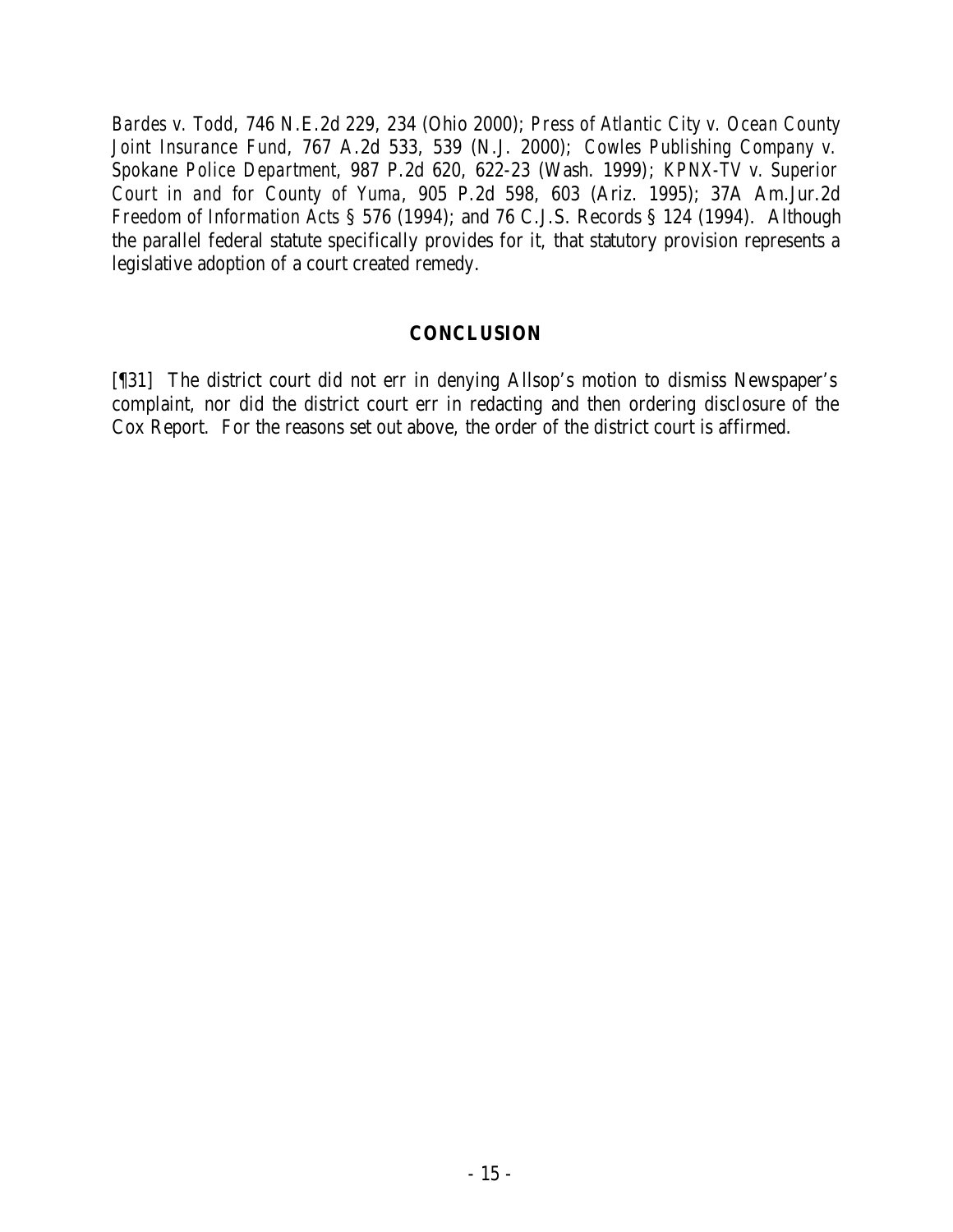### **Golden, J.**, dissenting.

[¶32] Allsop, acting in his official capacity as custodian of the Cox Report, determined that the report was exempt from public disclosure under Wyo. Stat. Ann. § 16-4-203(b)(i). As the majority opinion points out, Newspaper agrees that the Cox Report falls within that exemption.<sup>7</sup> The main issue argued below was whether the Cox Report could be withheld because its disclosure would be contrary to the public interest. The district court ordered the disclosure of a redacted version of the Cox Report. Thus, implicitly, the district court found that the disclosure of the Cox Report would be contrary to the public interest unless certain portions of the report were redacted.<sup>8</sup> The correct narrow question posed in this appeal, then, concerns the statutory authority of the district court to order Allsop to release the Cox Report in redacted form. $9$  Because I do not agree that the statutory language at issue grants the district court authority to order redaction, I must respectfully dissent.

[¶33] In addition to § 16-4-203(b)(i), Wyo. Stat. Ann. § 16-4-203(f) (LexisNexis 2001) is also pertinent to this appeal. Subsection 203(f) states:

> Any person denied the right to inspect any record covered by this act may apply to the district court of the district wherein the record is found for any order directing the

 <sup>7</sup> Despite the declared intention of the majority opinion to "very carefully limit our review of this matter to those issues which were raised in the district court," the majority opinion immediately proceeds to offer an entire section related to whether the Cox Report falls within the claimed exemption. The majority opinion presents the section as "guidance" for future cases. I question both the wisdom and the result of this "guidance."

<sup>&</sup>lt;sup>8</sup> The majority opinion offers a section regarding whether Allsop adequately demonstrated that disclosure of the Cox Report was contrary to the public interest. In my view, that issue is not properly before this Court on appeal. The correct narrow issue raised by Appellant Allsop concerns the authority of the district court to order redaction. Having said that, I will, nevertheless, briefly comment on the serious deficiencies that exist in the statute regarding judicial review of the determination whether disclosure of an exempted record is or is not contrary to the public interest. In the pertinent statutory provisions, Wyo. Stat. Ann. §§ 16-4- 203(e) and (f), the legislature has not provided the district court, before which the show cause proceeding is conducted, any guidance regarding the various factors, and the weight properly to be given to each, to consider when reviewing the custodian's showing that disclosure would be contrary to the public interest. In the instant case, Allsop showed cause, presenting evidence in the form of affidavits of undisputed experts on jail security operations. Newspaper did not present evidence contradicting Allsop's showing. Nothwithstanding Allsop's showing, the district court, without evidentiary support, concluded that disclosure would not be contrary to the public interest. It is elementary that a court may not substitute its own factually unsupported opinion for the factually supported showing of a party litigant. In the absence of legislatively declared factors that inform judicial review of "public interest" determinations, the risk of arbitrary and capricious judicial decision-making is unacceptably high.

<sup>&</sup>lt;sup>9</sup> This Court has never been faced with the issue of whether a custodian of a record is required under the WPRA to redact information in an individual record. *Sheridan Newspapers Inc. v. City of Sheridan*, 660 P.2d 785 (Wyo. 1983), does contain language regarding redaction of information within individual records. Such language must properly be classified as dicta, as such issue was not properly before the *Sheridan* Court.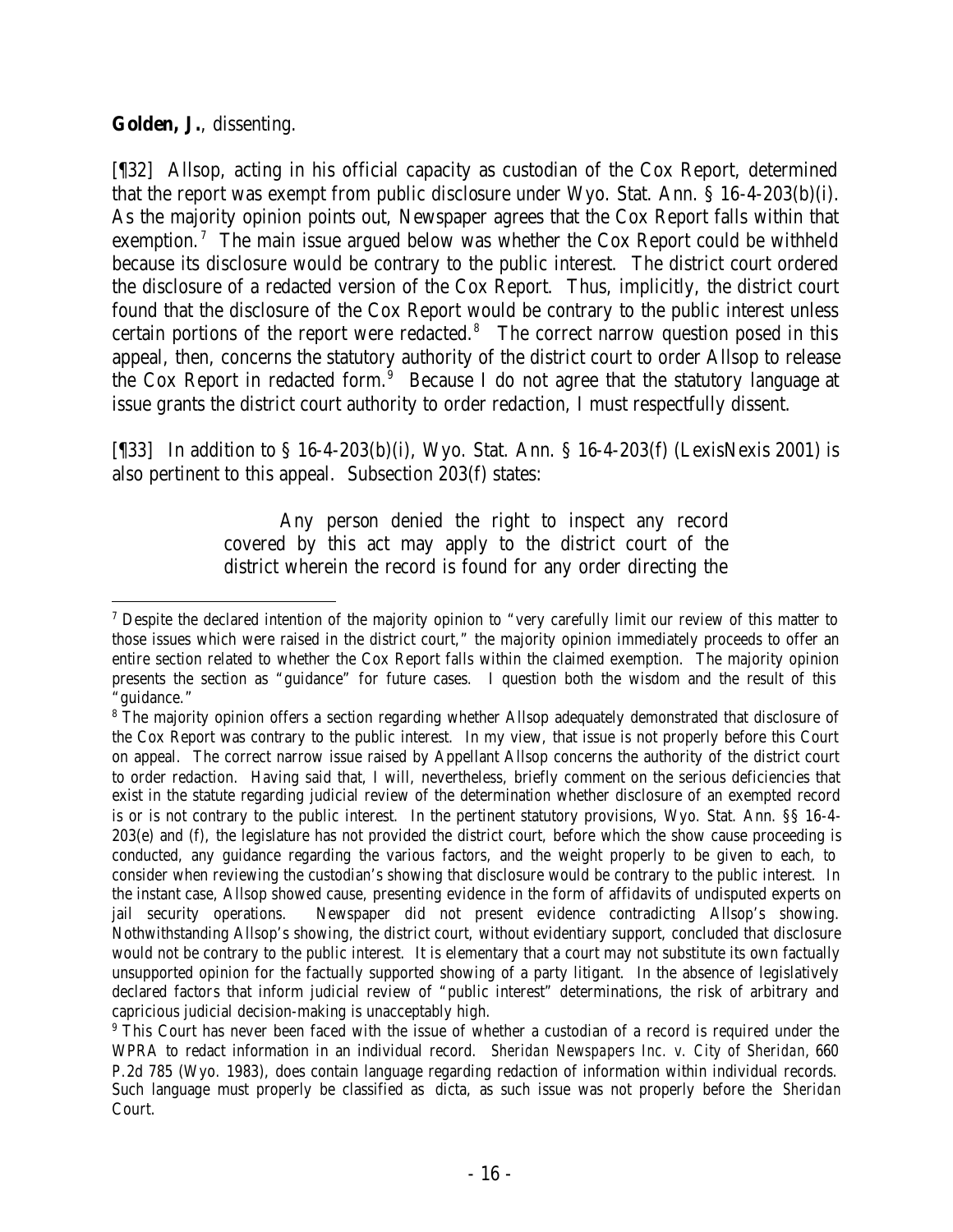custodian of the record to show cause why he should not permit the inspection of the record.

When read as a whole, the statutory language is unambiguous. The legislature has determined that the custodian makes the initial determination regarding the exempt status of a record, subject only to having to explain his reasoning to the district court via a show cause proceeding. If the custodian successfully bears his burden of showing that an exemption applies to a given record and that the release of the record would be contrary to the public interest, that is the end of the judicial inquiry. The statutes extend no further authority to the district court.

[¶34] I fully agree that the purpose of the Wyoming Public Records Act (WPRA) is to allow disclosure of information. However, the legislature did include several exemptions to disclosure. While these exemptions must be interpreted narrowly, this Court does not have authority to move beyond the language selected by the Legislature. As this Court stated in *Allied-Signal, Inc. v. Wyoming State Bd. of Equalization*, 813 P.2d 214 (Wyo. 1991):

> Legislative intent must be ascertained initially and primarily from the words used in the statute. *Phillips v. Duro-Last Roofing, Inc.*, 806 P.2d 834 (Wyo. 1991); *Wyoming Workers' Comp. v. Halstead*, 795 P.2d 760 (Wyo. 1990); *Halliburton Co. v. McAdams, Roux & Associates, Inc.*, 773 P.2d 153 (Wyo. 1989); *Dept. of Revenue and Taxation of State of Wyo. v. Hamilton*, 743 P.2d 877 (Wyo. 1987); *Huber v. City of Casper*, 727 P.2d 1002 (Wyo. 1986); *In re Adoption of MM*, 652 P.2d 974 (Wyo. 1982); *Oroz v. Hayes*, 598 P.2d 432 (Wyo. 1979); *Seyfang v. Board of Trustees of Washakie County School Dist. No. 1*, 563 P.2d 1376 (Wyo. 1977). When the words used are clear and unambiguous, a court risks an impermissible substitution of its own views, or those of others, for the intent of the legislature if any effort is made to interpret or construe statutes on any basis other than the language invoked by the legislature. Our precedent demonstrates that this rule also is an absolute. If the language selected by the legislature is sufficiently definitive, that language establishes the rule of law. Any additional construction can be resorted to only if the wording is ambiguous or unclear to the point of demonstrating obscurity with respect to the legislative purpose or mandate. *Blue Cross Ass'n v. Harris*, 664 F.2d 806 (10th Cir. 1981); *Johnson v. Statewide Collections, Inc.*, 778 P.2d 93 (Wyo. 1989); *Wyoming Insurance Dept. v. Avemco Ins. Co.*, 726 P.2d 507 (Wyo. 1986);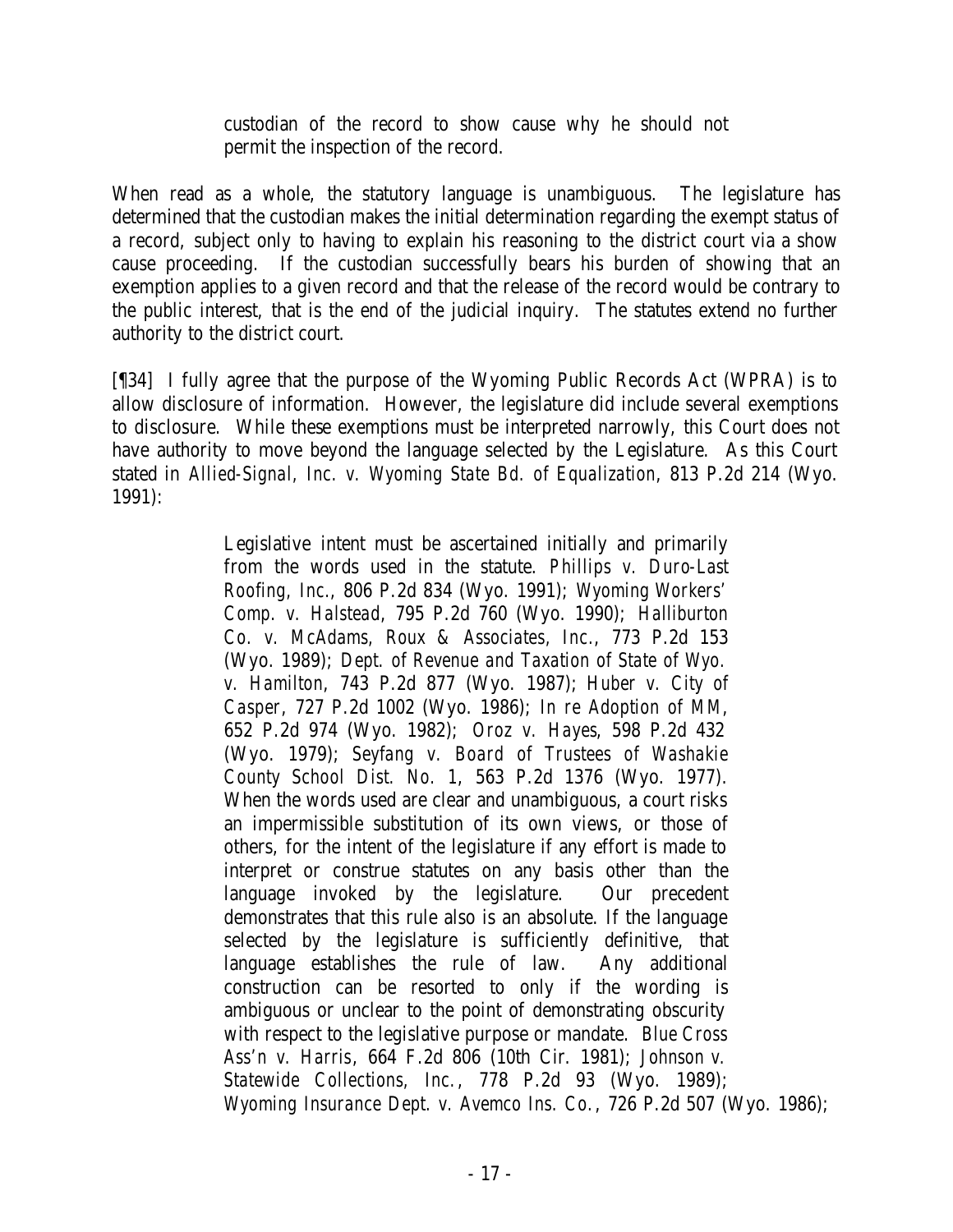*Campbell v. State*, 709 P.2d 425 (Wyo. 1985); *Tenneco*. This inhibition upon statutory construction offers assurance that the legislative efforts and determinations of elected representatives will be made effective without judicial adjustment or gloss.

*Id*. at 219-20. This is a perfect example of a case in which judicial restraint is appropriate in order to prevent the addition of any "judicial adjustment or gloss" to the WPRA.

[¶35] The pertinent language in the exemption is the beginning language stating: "[t]he custodian may deny the right of inspection of the following records." Wyo. Stat. Ann. § 16-4-203(b) (LexisNexis 2001). Clearly, the initial decision regarding access to records belongs to the custodian of the records. Any person denied the right to inspect any public record because the custodian thereof has invoked an exemption is limited to asking the district court for an "order directing the custodian of the record to show cause why he should not permit the inspection of the record." Wyo. Stat. Ann. § 16-4-203(f) (LexisNexis 2001). Both sections speak only of "the record," not portions thereof, and the district court's jurisdiction is specifically limited to a show cause proceeding. Thus, the only function of the district court is reviewing the reasons given by the custodian for not releasing the record. If the custodian adequately shows cause why the record should not be released pursuant to the provisions of the WPRA, that is the end of the judicial inquiry.

[¶36] This reading of the statute becomes even clearer when the WPRA is compared with the Federal Freedom of Information Act (FOIA). As the majority opinion points out, the FOIA contains specific provisions requiring redaction. At the end of the section dealing with exemptions there is a general statement mandating that "[a]ny reasonably segregable portion of a record shall be provided to any person requesting such record after deletion of the portions which are exempt under this subsection." 5 U.S.C.A. § 552(b) (West 1996). Under the section authorizing judicial review, the statutory language specifically states that the district court "shall determine the matter de novo, and may examine the contents of such agency records in camera to determine whether such records or any part thereof shall be withheld." 5 U.S.C.A. § 552(a)(4)(B) (West 1996). The WPRA does not contain any such language.

[¶37] The majority opinion seems to suggest that since the FOIA contains such language, we should read such language into the WPRA by analogy. The WPRA, however, contains no such analogous language.

> There are . . . rules of construction which eventually force us into a corner from which we have little hope of escape. The omission of words from a statute must be considered intentional on the part of the legislature. *State v. Reese*, 1974, 12 Wash.App. 407, 529 P.2d 1119. Words may not be supplied in a statute where the statute is intelligible without the addition of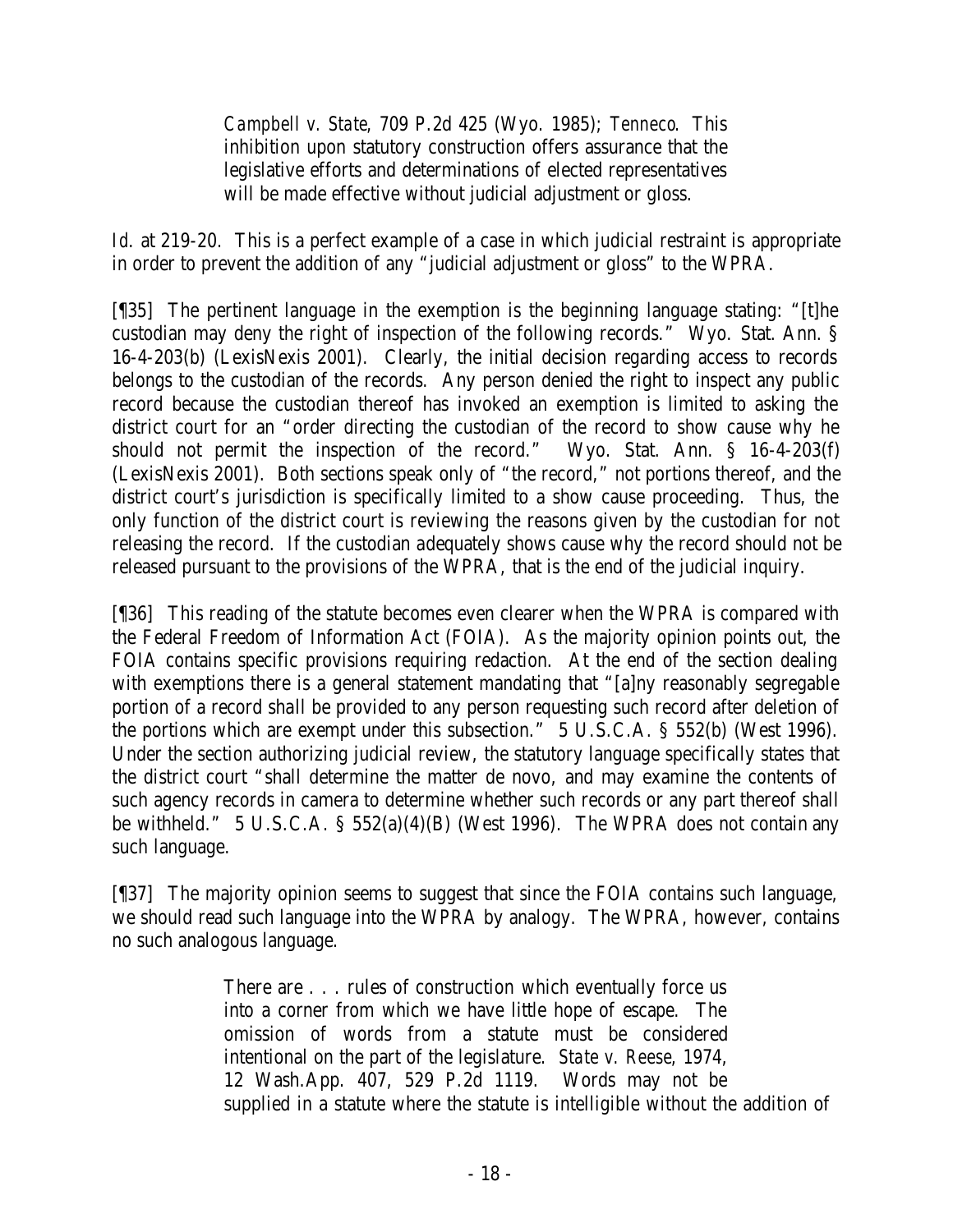the alleged omission. *Ward v. Yoder*, Wyo.1960, 355 P.2d 371, 376, reh. den., 357 P.2d 180; *Montoya v. McManus*, 1961, 68 N.M. 381, 362 P.2d 771. Words may not be inserted in a statutory provision under the guise of interpretation. *Kirkwood v. Bank of America Nat. Trust & Savings Ass'n*, 1954, 43 Cal.2d 333, 273 P.2d 532. The Supreme Court will not read into laws what is not there. *Durante v. Consumers Filling Station Company of Cheyenne*, 1953, 71 Wyo. 271, 299, 257 P.2d 347, 356; *Cook v. Hill*, 1960, 224 Or. 565, 356 P.2d 1067. This court will not supply omissions in a statute and redress is with the legislature. *Lo Sasso v. Braun*, Wyo. 1963, 386 P.2d 630, 631-632. We are alerted by all this to the result that it is just as important to recognize what a statute does not say as it is to recognize what it does say.

*Matter of Voss' Adoption*, 550 P.2d 481, 485 (Wyo. 1976).

[¶38] The above-quoted FOIA language regarding redaction was added to the FOIA by amendment in 1974. The Wyoming legislature has never added the same or even analogous language to the WPRA. The omission of such language, especially in light of the presence of specific language in the FOIA, should not be treated by this Court as an oversight by the Wyoming legislature. The legislature has never explicitly given the courts the power to order the release of portions of records, and such authority should not now be read into the WPRA.

[¶39] The majority opinion claims that the addition of the language requiring redaction now found in the FOIA was simply a codification of a judicially created remedy. I do not believe this to be an accurate statement. In a decision issued before the 1974 amendments to the FOIA adding the redaction requirements, the United States Supreme Court determined that judicial inspection and redaction was not authorized under at least one exemption in the FOIA. In *EPA v. Mink*, 410 U.S. 73, 93 S. Ct. 827, 35 L. Ed. 2d 119 (1973), certain members of Congress were attempting to gain access to specific Executive Branch records concerning a scheduled underground nuclear test. Access to these documents was denied based upon two distinct exemptions. The first exemption claimed was an exemption for documents "specifically required by Executive order to be kept secret in the interest of the national defense or foreign policy." *Id.* at 80, 93 S. Ct. at 833. The second exemption claimed was an exemption for "inter-agency or intra-agency memorandums or letters which would not be available by law to a party other than an agency in litigation with the agency.<sup>"10</sup> *Id.* at 85 n.11, 93 S. Ct. at 835 n.11. The District

<sup>&</sup>lt;sup>10</sup> The WPRA has a substantially similar exemption, Wyo. Stat. Ann. § 16-4-203(b)(v). It is interesting that the very reason for this exemption in the FOIA is to encourage the free and open exchange of ideas,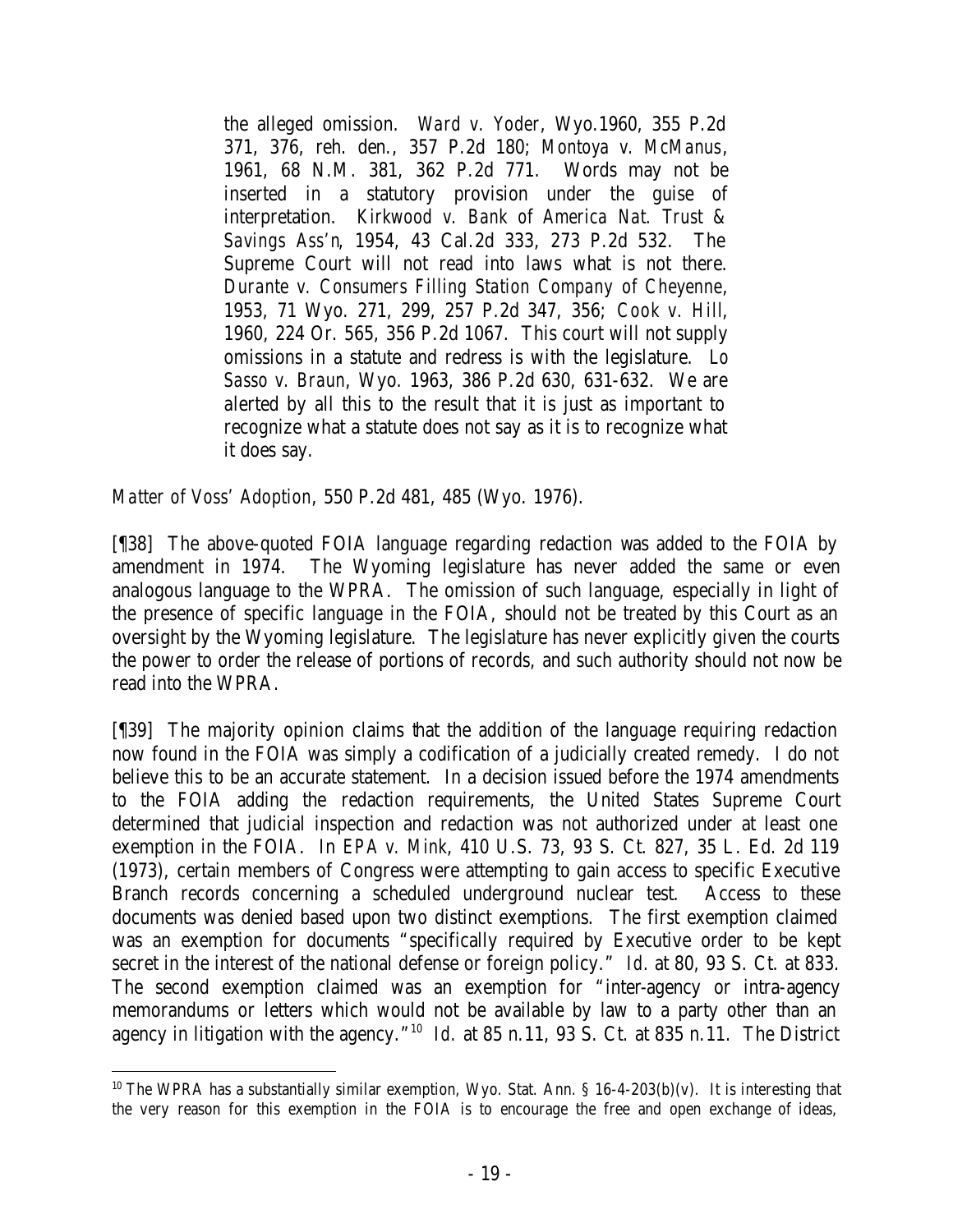Court found that the documents at issue were exempt from compelled disclosure for the reasons given. The Court of Appeals reversed, holding that an inquiry into the appropriateness of redaction was required for records in both categories of exemptions and any information falling outside the stated exemption should be released.

[¶40] The United States Supreme Court analyzed each exemption separately. Regarding the first exemption, the Supreme Court held that the district court did not have authority to inspect or order redaction of any document falling within the first exemption. The Supreme Court reasoned quite simply that the statutory language at issue only authorized the district court to determine if the record was subject to an appropriate Executive order. Evidence was presented that certain documents were subject to an appropriate Executive order, leading the Supreme Court to conclude that, with regards to these documents, the "petitioners had met their burden of demonstrating that the documents were entitled to protection under [the pertinent exemption], and the duty of the District Court . . . was therefore at an end." *Id.* at 84, 93 S. Ct. at 834-35.

[¶41] While acknowledging that there may be room for criticism of the resulting limitation of judicial review, the Supreme Court deferred to what it considered to be Congressional intent as evidenced by the pertinent statutory language. As Justice Stewart stated in his concurring opinion, Congress "has built into the Freedom of Information Act an exemption that provides no means to question an Executive decision to stamp a document 'secret,' however cynical, myopic, or even corrupt that decision might have been…. Congress chose, instead, to decree blind acceptance of Executive fiat." *Id.* at 95, 93 S. Ct. at 840.

[¶42] Regarding the second exemption claimed, the Supreme Court again analyzed the precise statutory language used by Congress. On the issue of redaction, the Supreme Court focused on the language of the statute that allowed parties to receive records under the same rules as if they were in litigation with the custodial agency. The Supreme Court interpreted this statutory language to mean that Congress expected the rules of discovery to be applied, at least "by way of rough analogies." *Id.* at 86, 93 S. Ct. at 835. In discovery, upon a claim of privilege, severing information from documents is common and "courts often [are] required to examine the disputed document *in camera*, in order to determine which should be turned over or withheld." *Id.* at 88, 93 S. Ct. at 836. The Supreme Court reasoned that Congress was expected to know of this common practice and therefore judicial inspection and redaction was anticipated. Thus, any record for which

opinions and critiques between and within government agencies during the process of deliberation and policy making. The U. S. Congress recognized that the desired openness and frankness of discussion within the government might not be achievable if all records thereof are open to public scrutiny. *See Mink* at 87, 93 S. Ct. at 836. Footnote six of the majority opinion seems to disavow this reasoning. Because of the requirement under the WPRA that a record can be withheld only if it fits within a delineated exemption **and** its disclosure would be contrary to the public interest, the disavowal of the public policy behind the exemption calls the application of this exemption needlessly into question.